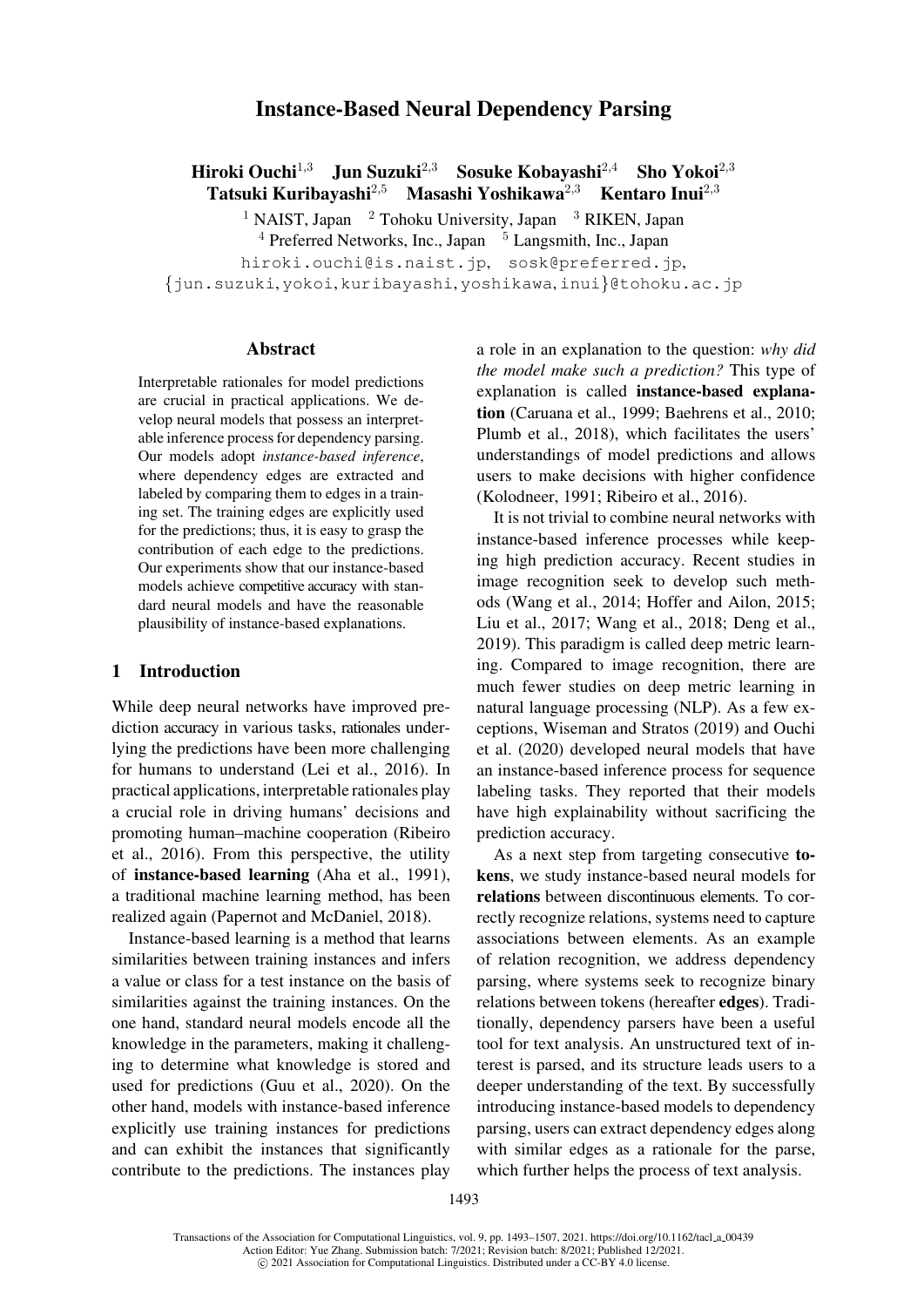In this paper, we develop new instance-based neural models for dependency parsing, equipped with two inference modes: (i) explainable mode and (ii) fast mode. In the explainable mode, our models make use of similarities between the candidate edge and each edge in a training set. By looking at the similarities, users can quickly check which training edges significantly contribute to the prediction. In the fast mode, our models run as fast as standard neural models, while general instance-based models are much slower than standard neural models because of the dependence on the number of training instances. The fast mode is motivated by the actual situation: In many cases, users want only predictions, and when the predictions seem suspicious, they want to check the rationales. Thus, the fast mode does not offer rationales, but instead enables faster parsing that outputs exactly the same predictions as the explainable mode. Users can freely switch between the explainable and fast modes according to their purposes. This property is realized by taking advantage of the linearity of score computation in our models and avoids comparing a candidate edge to each training edge one by one for computing the score at test time (see Section 4.4 for details).

Our experiments on multilingual datasets show that our models can achieve competitive accuracy with standard neural models. In addition, we shed light on the pl[ausibility](#page-4-0) [of](#page-4-0) instance-based explanations, which has been underinvestigated in dependency parsing. We verify whether our models meet a minimal requirement related to the plausibility (Hanawa et al., 2021). Additional analysis reveals the existence of hubs (Radovanovic et al., 2010), a small number of specific training instances that often appear as nearest neighbors, and that hu[bs](#page-11-4) [have](#page-11-4) [a](#page-11-4) [terrible](#page-11-4) [e](#page-11-4)ffect on the plau[sibilit](#page-13-5)[y. Our](#page-13-6) main contributions are [as](#page-13-5) [follows:](#page-13-5)

- This is the first work to develop and study instance-based neural models<sup>1</sup> for dependency parsing (Section 4);
- Our empirical results show tha[t o](#page-1-0)ur instancebased models achieve competitive accuracy with standard [neural](#page-3-0) [mod](#page-3-0)els (Section 6.1);

• Our analysis reveals that L2-normalization for edge representations suppresses the hubs' occurrence, and, as a result, succeeds in improving the plausibility of instance-based explanations (Sections 6.2 and 6.3).

# 2 Related Work

## 2.1 Dependency [Parsing](#page-8-0)

There are two major paradigms for dependency parsing (Kübler et al., 2009): (i) the transitionbased paradigm (Nivre, 2003; Yamada and Matsumoto, 2003) and (ii) the **graph-based** paradigm (McDonald et al., 2005). Recent literature ofte[n](#page-12-4) [adopts](#page-12-4) [the](#page-12-4) [graph-](#page-12-4)based paradigm and achieves high acc[uracy](#page-13-7) ([Dozat](#page-13-7) and Manning, 2017; Zhan[g](#page-14-3) [et](#page-14-3) [al.](#page-14-3), 2017; Hashimoto et al., 2017; Clark e[t](#page-13-8) [al.,](#page-13-8) [2018;](#page-13-8) [Ji](#page-13-8) [et](#page-13-8) [a](#page-13-8)l[.,](#page-13-8) [201](#page-13-8)9; Zhang et al., 2020). The first-order edge-factored models under this paradigm factoriz[e](#page-11-5) [the](#page-11-5) [score](#page-11-5) [of](#page-11-5) [a](#page-11-5) [depen](#page-11-5)[dency](#page-11-5) [tree](#page-14-4) [into](#page-14-4) [independe](#page-14-4)[nt](#page-11-6) [scores](#page-11-6) [of](#page-11-6) [single](#page-11-6) [edges](#page-11-6) [\(McDonald](#page-11-7) [et](#page-11-7) [al.,](#page-11-7) [2005\).](#page-12-5) [The](#page-12-5) [scor](#page-12-5)e [of](#page-14-5) [each](#page-14-5) [edge](#page-14-5) [is](#page-14-5) [com](#page-14-5)puted on the basis of its edge feature. This decomposable property is preferable for our work because we want to model similarities between [single](#page-13-8) [edges.](#page-13-8) [Thu](#page-13-8)s[,](#page-13-8) [we](#page-13-8) [a](#page-13-8)dopt the basic framework of the first-order edge-factored models for our instance-based models.

### 2.2 Instance-Based Methods in NLP

Traditionally, instance-based methods (*memorybased learning*) have been applied to a variety of NLP tasks (Daelemans and Van den Bosch, 2005), such as part of speech tagging (Daelemans et al., 1996), NER (Tjong Kim Sang, 2002; De Meulder and Daelemans, 2003; Hendrickx and van den Bosch, 20[03\),](#page-11-8) [partial](#page-11-8) [parsing](#page-11-8) [\(Daelemans](#page-11-8) [et](#page-11-8) [al](#page-11-8)., 1999; Sang, 2002), phrase-[structure](#page-11-9) [parsing](#page-11-9) [\(Lebo](#page-11-9)witz, 1[983;](#page-14-6)[Scha](#page-14-6) [et](#page-14-6) [al.,](#page-14-6) [1999;](#page-14-6) [K](#page-14-6)übler, 2004; Bod, [2009\), word](#page-12-6) [sense](#page-12-6) [d](#page-12-6)isamb[iguation \(Veenstra](#page-11-11) et al., 2000), semantic role labeling (Akbik and [Li,](#page-11-11) [20](#page-11-11)1[6\),](#page-13-9) [an](#page-13-9)d [mach](#page-13-9)ine trans[lation](#page-13-10) [\(MT\) \(Nagao](#page-12-8), [1](#page-11-12)[984;](#page-12-7) [Sumita](#page-12-7) [and](#page-12-7) [Iida,](#page-13-10) [1991](#page-13-10)).

Ni[vre](#page-11-12) [et](#page-11-12) al. (2004) proposed an insta[nce-based](#page-14-7) [\(mem](#page-14-7)[ory-ba](#page-14-8)sed) method for transitio[n-based](#page-10-1) [de](#page-10-1)[pen](#page-10-1)[dency](#page-10-2) parsing. The subsequent actio[ns](#page-13-11) [of](#page-13-11) [a](#page-13-11) [transi](#page-13-11)[tion-based](#page-13-12) [parser](#page-13-12) [are](#page-13-12) [se](#page-13-12)lected at each step by comparing the [curren](#page-13-13)t parser configuration to each of the configurations in the training set. Here, each parser configuration is treated as an instance and plays a role of rationales for predicted actions but

<span id="page-1-0"></span> $1$ Our code is publicly available at htt[ps://github.](#page-7-0)com /hiroki13/instance-based-dependency-parsing.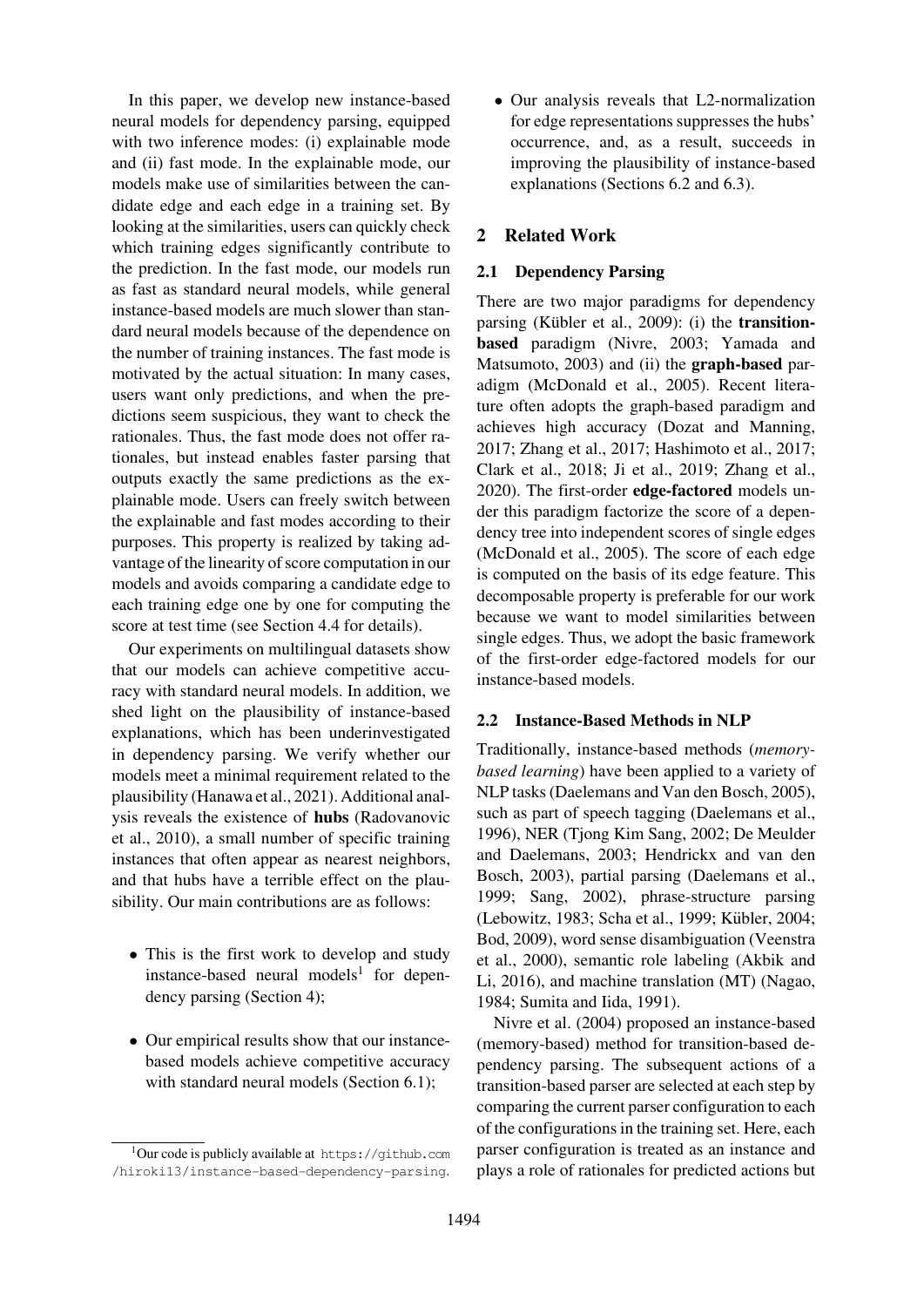not for predicted edges. Generally, parser configurations are not directly mapped to each predicted edge one by one, so it is troublesome to interpret which configurations significantly contribute to edge predictions. By contrast, since we adopt the graph-based one, our models can naturally treat each edge as an instance and exhibit similar edges as rationales for edge predictions.

# 2.3 Instance-Based Neural Methods in NLP

Most of the studies above were published before the current deep learning era. Very recently, instance-based methods have been revisited and combined with neural models in language modeling (Khandelwal et al., 2019), MT (Khandelwal et al., 2020), and question answering (Lewis et al., 2020). They augment a main neural model with a non-parametric sub-module that retrieves auxiliary [objects,](#page-12-9) [such](#page-12-9) [as](#page-12-9) [sim](#page-12-9)i[lar](#page-12-9) [tok](#page-12-9)ens and documents. Guu [et](#page-12-10) [al.](#page-12-10) (2020) proposed to para[meterize](#page-12-11) [and](#page-12-11) [learn](#page-12-11) the sub-module for a target task.

These studies assume a different setting from [ours. Ther](#page-11-0)e [is no](#page-11-0) ground-truth supervision signal for retrieval in their setting, so they adopt non-parametric approaches or indirectly train the sub-module to help a main neural model from the supervision signal of the target task. In our setting, the main neural model plays a role in retrieval and is directly trained with ground-truth objects (annotated dependency edges). Thus, our findings and insights are orthogonal to theirs.

# 2.4 Deep Metric Learning

Our work can be categorized into *deep metric learning* research in terms of the methodological perspective. Although the origins of metric learning can be traced back to some earlier work (Short and Fukunaga, 1981; Friedman et al., 1994; Hastie and Tibshirani, 1996), the pioneering work is Xing et al.  $(2002).<sup>2</sup>$  Since then, many methods [using neural networks for](#page-13-14) [metric learning have](#page-11-13) [been proposed and studied.](#page-12-12)

[Deep metr](#page-14-9)i[c lear](#page-14-9)[ni](#page-2-0)ng methods can be categorized into two classes from the training loss perspective (Sun et al., 2020): (i) learning with class-level labels and (ii) learning with pair-wise labels. Given class-level labels, the first one learns to cla[ssify each t](#page-14-10)r[aining](#page-14-10) instance to its target class with a classification loss, for example, Neighbourhood Component Analysis (NCA) (Goldberger et al., 2005), L2-constrained softmax loss (Ranjan et al., 2017), SpereFace (Liu et al., 2017), CosFace (Wang et al., 2018), and ArcFace (Deng et al., 2019). Given pair-wise labels, the [second](#page-11-14) [one](#page-11-14) [learns](#page-11-14) [pair-](#page-11-14)wise similarity (the similarity [between](#page-13-15) [a](#page-13-15) [p](#page-13-15)a[ir](#page-13-15) [of](#page-13-15) instances), fo[r](#page-12-3) [example,](#page-12-3) [contr](#page-12-3)astive loss [\(Hadsell](#page-14-1) [et](#page-14-1) [al.,](#page-14-1) [200](#page-14-1)6), triplet loss [\(Wang](#page-11-3) [et](#page-11-3) [al](#page-11-3).[,](#page-11-3) [201](#page-11-3)4; Hoffer and Ailon, 2015), N-pair loss (Sohn, 2016), and multi-similarity loss (Wang et al., 2[019\). Our method is](#page-11-15) categorized into the first group be[cause it adopts a classifica](#page-12-2)[tion](#page-14-0) [loss](#page-14-0) [\(Sec](#page-14-0)[tio](#page-13-16)[n](#page-14-0) [4\).](#page-14-0)

# [2.5](#page-14-11) [Neural](#page-14-11) [Mode](#page-14-11)ls Closely Related to Ours

Among t[he metric l](#page-3-0)earning methods above, NCA (Goldberger et al., 2005) shares the same spirit as our models. In this framework, models learn to map instances with the same label to the neighborhood in a feature space. Wiseman and [Stratos](#page-11-14) [\(2019\)](#page-11-14) [and](#page-11-14) [Ouchi](#page-11-14) et al. (2020) developed NCA-based neural models for sequence labeling. We discuss the differences between their models and ou[rs later](#page-14-2) [in](#page-14-2) [m](#page-14-2)[ore detail \(Section](#page-13-4) 4.5).

# 3 Dependency Parsing Framework

We adopt a two-stage approa[ch](#page-4-1) [\(McDona](#page-4-1)ld et al., 2006; Zhang et al., 2017): we first identify dependency edges (unlabeled dependency parsing) and then classify the identified edges (labeled dependency parsing). More specificall[y,](#page-12-13) [we](#page-12-13) [solve](#page-12-13) [edge](#page-12-13) [ident](#page-12-13)i[fication](#page-14-4) [as](#page-14-4) [head](#page-14-4) [s](#page-14-4)election and solve edge classification as multi-class classification.3

# 3.1 Edge Identification

To identify unlabeled edges, we adopt t[he](#page-2-1) head selection approach (Zhang et al., 2017), in which a model learns to select the correct head of each token in a sentence. This simple approach enables us to train accurate parsing models in a GPU-friendly way. We learn the r[epresentation](#page-14-4) [for](#page-14-4) [ea](#page-14-4)ch edge to be discriminative for identifying correct heads.

Let  $\mathbf{x} = (x_0, x_1, \dots, x_T)$  denote a tokenized input sentence, where  $x_0$  is a special ROOT token

<span id="page-2-0"></span> $2$ If you would like to know the history of metric learning in more detail, please read Bellet et al. (2013).

<span id="page-2-1"></span><sup>3</sup>Although some previous studies adopt multi-task learning methods for edge identification and classification tasks (Dozat and Manning, 2017; Hashimoto et al., 2017), we independently train a model for each task because the interaction effects produced by multi-task learning make it challenging to analyze models' behaviors.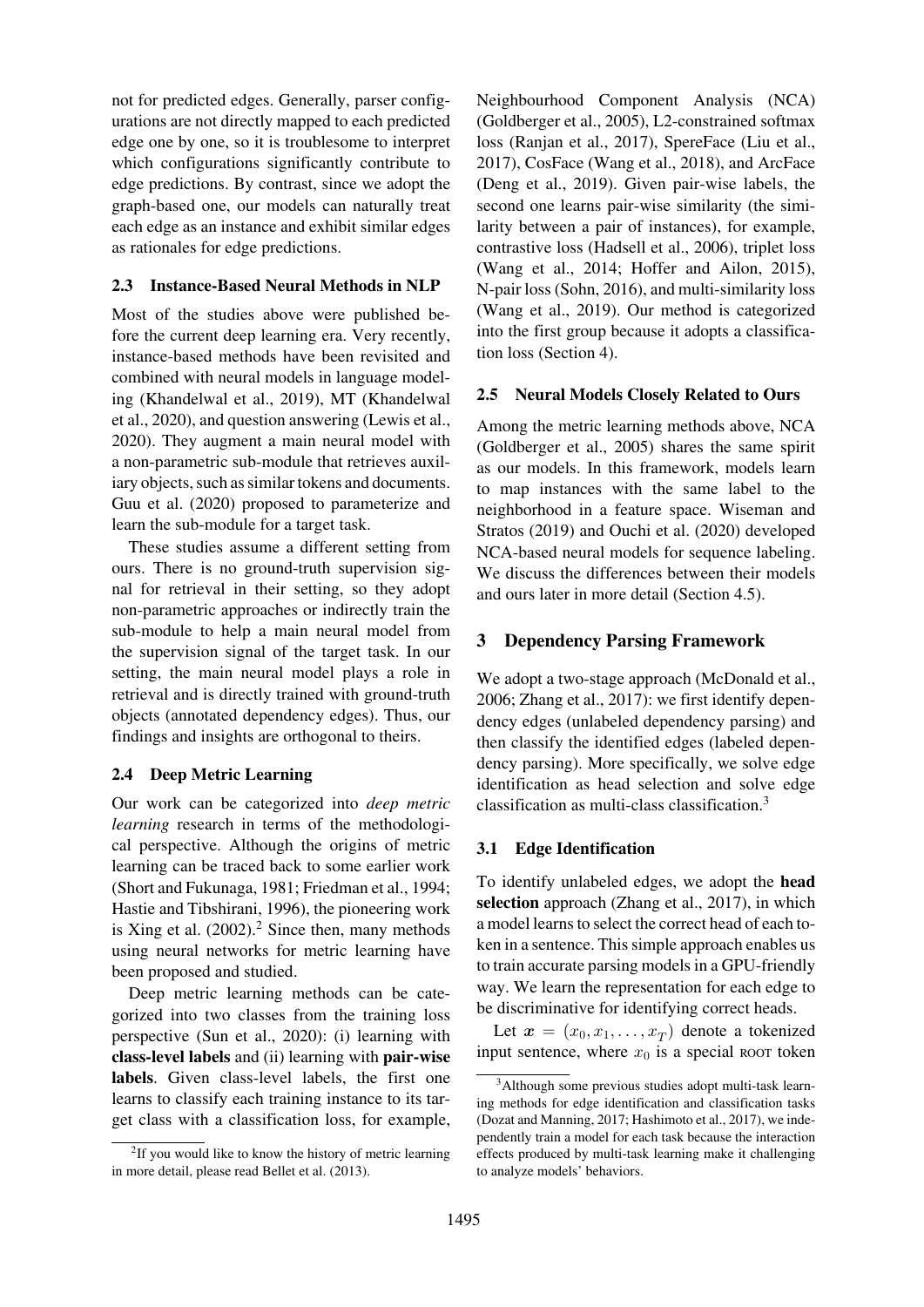and  $x_1, \ldots, x_T$  are original T tokens, and  $\langle x_j, x_i \rangle$ denote an edge from head token  $x_i$  to dependent token  $x_i$ . We define the probability of token  $x_j$ being the head of token  $x_i$  in the sentence  $x$  as:

$$
P(x_j|x_i) = \frac{\exp(s_{\text{head}}(x_j, x_i))}{\sum_{k=0}^{T} \exp(s_{\text{head}}(x_k, x_i))}.
$$
 (1)

Here, the scoring function  $s_{head}$  can be any neural network-based scoring function (see Section 4.1).

At inference time, we choose the most likely head  $\hat{y}_i$  for each token  $x_i^4$ :

$$
\hat{y}_i = \underset{x_k \colon 0 \le k \le T}{\arg \max} P(x_k | x_i). \tag{2}
$$

At training time, we [m](#page-3-2)inimize the negative log-likelihood of training data:

$$
L = -\sum_{n=1}^{|\mathcal{D}|} \sum_{i=1}^{T^{(n)}} \log P(y_i^{(n)} | x_i^{(n)}).
$$
 (3)

Here,  $\mathcal{D} = {\{\mathbf{x}^{(n)}, \mathbf{y}^{(n)}, \mathbf{r}^{(n)}\}}_{n=1}^{|\mathcal{D}|}$  is a training set, where  $x_i^{(n)} \in \boldsymbol{x}^{(n)}$  is each input token,  $y_i^{(n)} \in \mathbf{y}^{(n)}$ is the gold (ground-truth) head for token  $x_i^{(n)}$ , and  $r_i^{(n)} \in \boldsymbol{r}^{(n)}$  is the label for edge  $\langle y_i^{(n)}, x_i^{(n)} \rangle$ .

### 3.2 Label Classification

We adopt a simple multi-class classification approach for labeling each unlabeled edge. We define the probability that each of all possible labels  $r \in \mathcal{R}$  will be assigned to the edge  $\langle x_j, x_i \rangle$ :

$$
P(r|x_j, x_i) = \frac{\exp(s_{\text{label}}(r, x_j, x_i))}{\sum_{r' \in \mathcal{R}} \exp(s_{\text{label}}(r', x_j, x_i))}.
$$
 (4)

Here, the scoring function  $s_{label}$  can be any neural network-based scoring function (see Section 4.2).

At inference time, we choose the most likely class label from the set of all possible labels  $\mathcal{R}$ :

$$
\hat{r} = \underset{r \in \mathcal{R}}{\arg \max} P(r|\hat{y}_i, x_i). \tag{5}
$$

Here,  $\hat{y}_i$  is the head token identified by a head selection model.

At training time, we minimize the negative log-likelihood of training data:

$$
L = -\sum_{n=1}^{|\mathcal{D}|} \sum_{i=1}^{T^{(n)}} \log P(r_i^{(n)} | y_i^{(n)}, x_i^{(n)}).
$$
 (6)

Here,  $r_i^{(n)} \in \mathcal{R}$  is the gold (ground-truth) relation label for gold edge  $\langle y_i^{(n)}, x_i^{(n)} \rangle$ .

## 4 Instance-Based Scoring Methods

<span id="page-3-0"></span>For the scoring functions in Eqs. 1 and 4, we describe our proposed instance-based models.

### 4.1 Edge Scoring

<span id="page-3-1"></span>We would like to assign a higher score to the correct edge than other candidates (Eq. 1). Here, we compute similarities between each candidate edge and ground-truth edges in a training set (hereafter *training edge*). By summing the similarities, we then obtain the score that indicates how likely the candidate edge is the correct one.

Specifically, we first construct a set of training edges, called the *support set*,  $A(D)$ :

$$
\mathcal{A}(\mathcal{D}) = \{ \langle y_i, x_i \rangle \mid x_i \in \mathbf{x}, y_i \in \mathbf{y}, (\mathbf{x}, \mathbf{y}, \mathbf{r}) \in \mathcal{D} \}.
$$
 (7)

Here,  $y_i$  is the ground-truth head token of token  $x_i$ . We then compute and sum similarities between a candidate edge and each edge in the support set:

<span id="page-3-3"></span>
$$
s_{\text{head}}(x_j, x_i) = \sum_{\langle x_\ell, x_k \rangle \in \mathcal{A}(\mathcal{D})} \text{sim}(\boldsymbol{h}_{\langle j,i \rangle}, \boldsymbol{h}_{\langle \ell, k \rangle}). \tag{8}
$$

Here,  $h_{\langle j,i \rangle}, h_{\langle \ell,k \rangle} \in \mathbb{R}^d$  are *d*-dimensional edge representations (Section 4.3), and sim is a similarity function. Following recent studies of deep metric learning, we adopt the dot product and the cosine similarity[:](#page-4-3)

$$
\text{sim}_{\text{dot}}(a, b) = a^{\top}b,
$$
\n
$$
\text{sim}_{\text{cos}}(a, b) = \tau a_{\text{u}}^{\top}b_{\text{u}},
$$
\n
$$
a_{\text{u}} = a/||a||,
$$
\n
$$
b_{\text{u}} = b/||b||.
$$

As you can see, the cosine similarity is the same as the dot product between two unit vectors: that is,  $\|\boldsymbol{a}_{\nu}\| = \|\boldsymbol{b}_{\nu}\| = 1$ . As we will discuss later in Section 6.3, this property suppresses the occurrence of *hubs*, compared with the dot product between unnormalized vectors. Note that, follow[ing the](#page-9-0) [prev](#page-9-0)ious studies of deep metric learning

<span id="page-3-2"></span><sup>&</sup>lt;sup>4</sup>While this greedy formulation has no guarantee to produce well-formed trees, we can produce well-formed ones by using the Chu-Liu-Edmonds algorithm in the same way as Zhang et al. (2017). In this work, we would like to focus on the representation for each edge and evaluate the goodness of the learned edge representation one by one. With such a motivation, we adopt the greedy formulation.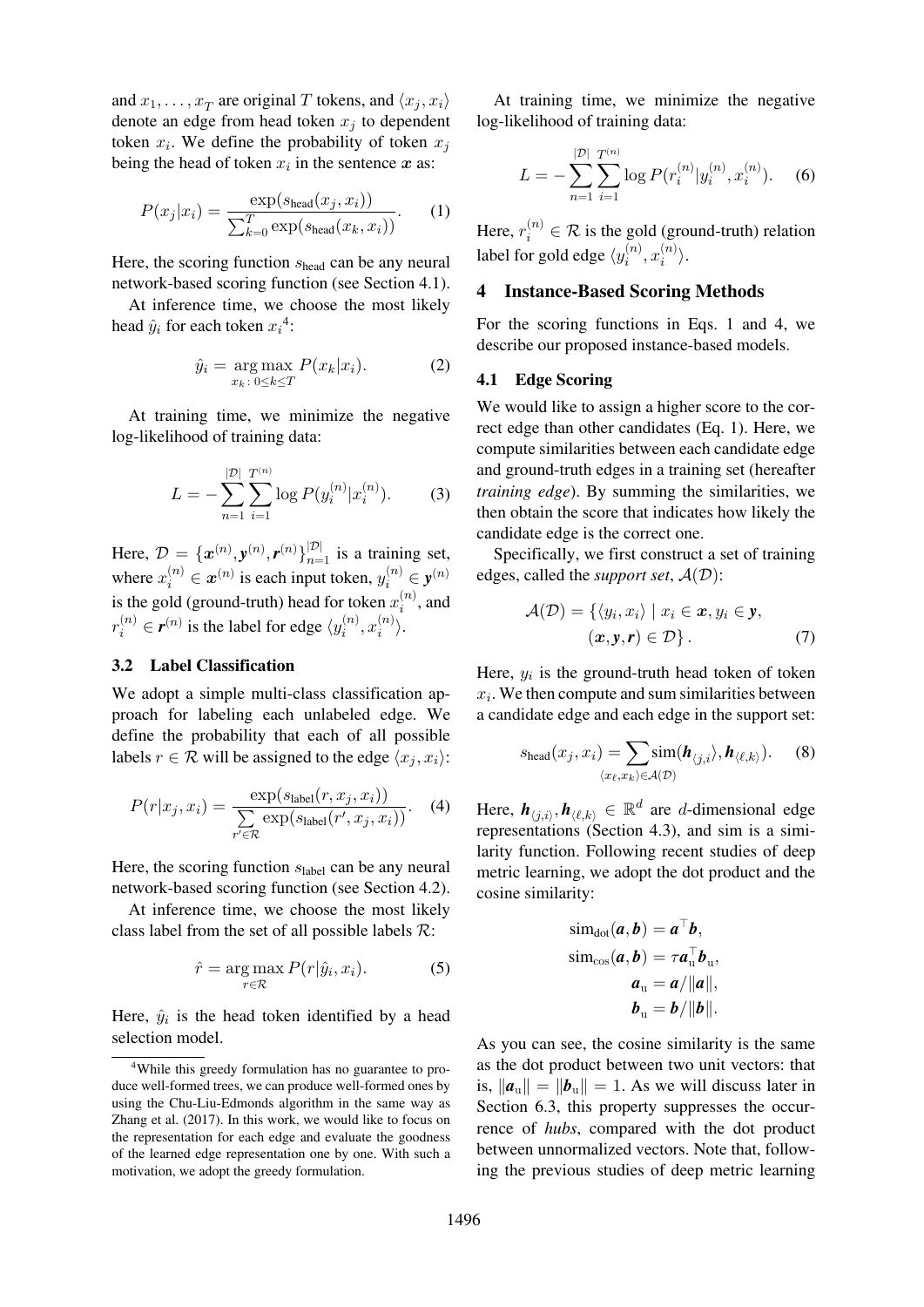(Wang et al., 2018; Deng et al., 2019), we rescale the cosine similarity by using the scaling factor  $\tau$  (0  $\leq \tau$ ), which works as the temperature [parameter in the so](#page-14-1)[ftmax funct](#page-11-3)i[on.](#page-11-3)<sup>5</sup>

### 4.2 Label Scoring

<span id="page-4-2"></span>Similarly to the scoring function [ab](#page-4-4)ove, we also design our instance-based label scoring function  $s<sub>label</sub>$  in Eq. 4. We first construct a support set  $\mathcal{A}(\mathcal{D}; r)$  for each relation label  $r \in \mathcal{R}$ :

$$
\mathcal{A}(\mathcal{D};r) = \{ \langle y_i, x_i \rangle \mid x_i \in \mathbf{x}, y_i \in \mathbf{y}, r_i \in \mathbf{r}, (\mathbf{x}, \mathbf{y}, \mathbf{r}) \in \mathcal{D}, r_i = r \}.
$$
 (9)

Here, only the edges with label  $r$  are collected from the training set. We then compute and sum similarities between a candidate edge and each edge of the support set:

$$
s_{\text{label}}(r, x_j, x_i) = \sum_{\langle x_\ell, x_k \rangle \in \mathcal{A}(\mathcal{D}; r)} \text{sim}(\boldsymbol{h}_{\langle j, i \rangle}, \boldsymbol{h}_{\langle \ell, k \rangle}). \quad (10)
$$

Here is the intuition: If the edge is more similar to the edges with label  $r$  than those with other labels, the edge is more likely to have the label  $r$ .

### 4.3 Edge Representation

<span id="page-4-3"></span>In the proposed models (Eqs. 8 and 10), we use d-dimensional edge representations. We define the representation for each edge  $\langle x_j, x_i \rangle$  as follows:

$$
\boldsymbol{h}_{\langle j,i\rangle} = f(\boldsymbol{h}_i^{\text{dep}}, \boldsymbol{h}_j^{\text{head}}). \tag{11}
$$

Here,  $h^{\text{dep}}$ ,  $h^{\text{head}} \in \mathbb{R}^d$  are d-dimensional feature vectors for the dependent and head, respectively. These vectors are created from a neural encoder (Section 5.2). When designing  $f$ , it is desirable to capture the interaction between the two vectors. By referring to the insights into feature representations of relations on knowledge bases (Bordes [et](#page-5-0) [al.,](#page-5-0) [2013;](#page-5-0) [Y](#page-5-0)ang et al., 2015; Nickel et al., 2016), we adopt a *multiplicative* composition, a major composition technique for two vectors:6

$$
f(\boldsymbol{h}_i^{\text{dep}}, \boldsymbol{h}_j^{\text{head}}) := \boldsymbol{W}(\boldsymbol{h}_i^{\text{dep}} \odot \boldsymbol{h}_j^{\text{head}}).
$$

<sup>5</sup>In our preliminary experiments, we set  $\tau$  [b](#page-4-5)y selecting a value from  $\{16, 32, 64, 128\}$ . As a result, whichever we chose, the prediction accuracy was stably better than  $\tau = 1$ .

Here, the interaction between  $h_i^{\text{dep}}$  and  $h_j^{\text{head}}$  is captured by element-wise multiplication  $\odot$ . These are composed into one vector, which is then transformed by a weight matrix  $W \in \mathbb{R}^{d \times d}$ into  $h_{\langle j,i \rangle}$ .

### 4.4 Fast Mode

<span id="page-4-7"></span><span id="page-4-0"></span>Do users want rationales for all the predictions? Maybe not. In many cases, all they want to do is to parse sentences as fast as possible. Only when they find a suspicious prediction will they check the rationale for it. To fulfill the demand, our parser provides two modes: (i) explainable mode and (ii) fast mode. The explainable mode, as described in the previous subsections, enables exhibiting similar training instances as rationales, but its time complexity depends on the size of the training set. By contrast, the fast mode does not provide rationales, but instead enables faster parsing than the explainable mode and outputs exactly the same predictions as the explainable mode. Thus, at test time, users can freely switch between the modes: For example, they first use the fast mode, and if they find a suspicious prediction, then they will use the explainable mode to obtain the rationale for it.

Formally, if using the dot product and cosine similarity for similarity function in Eq. 8, the explainable mode can be rewritten as the fast mode:

<span id="page-4-8"></span>
$$
s_{\text{head}}(x_j, x_i) = \sum_{\langle x_\ell, x_k \rangle \in \mathcal{A}(\mathcal{D})} \boldsymbol{h}_{\langle j,i \rangle}^{\top} \boldsymbol{h}_{\langle \ell,k \rangle} = \boldsymbol{h}_{\langle j,i \rangle}^{\top} \sum_{\langle x_\ell, x_k \rangle \in \mathcal{A}(\mathcal{D})} \boldsymbol{h}_{\langle \ell,k \rangle} = \boldsymbol{h}_{\langle j,i \rangle}^{\top} \boldsymbol{h}_{\mathcal{A}(\mathcal{D})}^{\text{sum}},
$$
(12)

where  $h_{\mathcal{A}(\mathcal{D})}^{\text{sum}} := \sum_{\langle x_\ell, x_k \rangle \in \mathcal{A}(\mathcal{D})} \mathbf{h}_{\langle \ell, k \rangle}$ . In this way, once you sum all the vectors in the training set  $\bm{h}_{\langle \ell,k \rangle}$   $(\langle x_\ell, x_k \rangle \in \mathcal{A}(\mathcal{D})),$  you can reuse the summed vector without searching the training set again. At test time, you can precompute this summed vector  $h^{\text{sum}}_{\mathcal{A}(\mathcal{D})}$  before running the model on a test set, which reduces the exhaustive similarity computation over the training set to the simple dot product between the two vectors  $\pmb{h}_{\langle j,i\rangle}^{\top} \pmb{h}_{\mathcal{A}(\mathcal{D})}^{\text{sum}}.^{\hspace{0.5mm}7}$ 

#### 4.5 Relations to Existing Models

The Closest Models to Ours. Wisema[n](#page-4-6) and Stratos (2019) and Ouchi et al. (2020) proposed

<span id="page-4-5"></span><span id="page-4-4"></span><sup>6</sup>In our preliminary experiments, we also tried an *additive* composition and the concatenation of the two vectors. The accuracies by these techniques for unlabeled dependency parsing, however, were both about 20%, which is much inferior to that by the multiplicative composition.

<span id="page-4-6"></span><span id="page-4-1"></span><sup>&</sup>lt;sup>7</sup>In the same way as Eq. 12, we can transform  $s_{\text{label}}$  in Eq. 10 to the fast mode.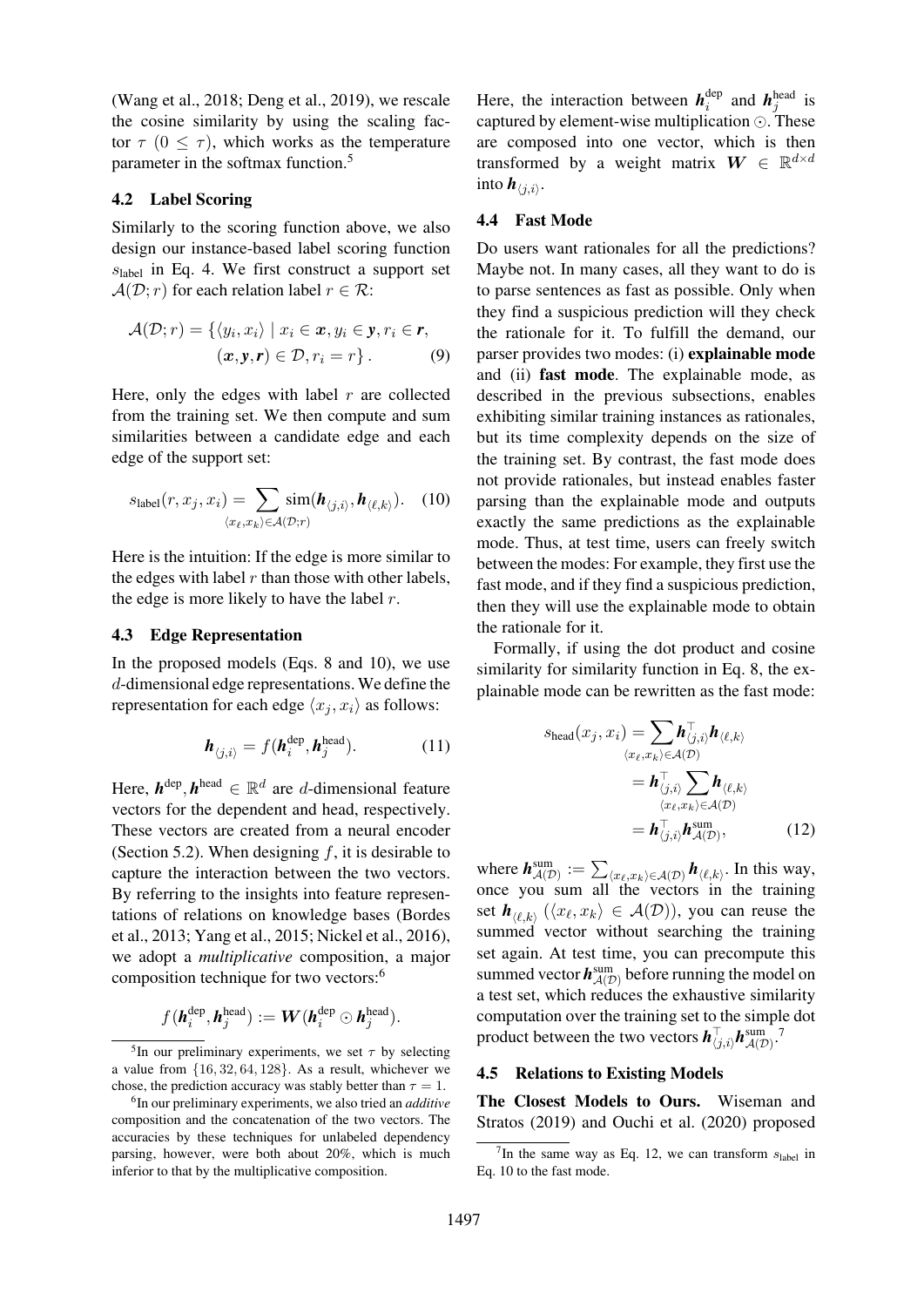an instance-based model using Neighbourhood Components Analysis (NCA) (Goldberger et al., 2005) for sequence labeling. Given an input sentence of T tokens,  $x = (x_1, \ldots, x_T)$ , the model first computes the probability that a token (or span)  $x_i \in \mathbf{x}$  in the sentence sel[ects](#page-11-14) [each](#page-11-14) [of](#page-11-14) [all](#page-11-14) [the](#page-11-14) [token](#page-11-14)s in the training set  $x_j \in x_D$  as its neighbor:

$$
P(x_j|x_i) = \frac{\exp(\text{sim}(x_j, x_i))}{\sum_{x_k \in \mathbf{x}_D} \exp(\text{sim}(x_k, x_i))}.
$$

The model then constructs a set of only the tokens  $x_j$  associated with a label y:  $\mathcal{X}(\mathbf{x}_D; y) = \{x_j \mid$  $x_i \in \mathbf{x}_{\mathcal{D}}, y_i = y$ , and computes the probability that each token  $x_i$  will be assigned a label y:

$$
P(y|x_i) = \sum_{x_j \in \mathcal{X}(\mathcal{D}; y)} P(x_j, x_i).
$$

The point is that while our models first sums the similarities (Eq. 8) and then put the summed score into exponential form as  $\exp(s_{\text{head}}(x_i, x_i)),$ their model puts each similarity into exponential form as  $\exp(\sin(x_k, x_i))$  before the summation. The different order of using exponential function makes it impossible to rewrite their model as the fast mode, so their model always has to compare a token  $x_i$  to each of the training set  $x_j \in \mathbf{x}_D$ . This is the biggest difference between their model and ours. While we leave the performance comparison between the NCA-based models and ours for future work, our models have an advantage over the NCA-based models in that our models offer two options, the explainable and fast modes.

Standard Models Using Weights. Typically, neural models use the following scoring functions:

$$
s_{\text{head}}(x_j, x_i) = \boldsymbol{w}^\top \boldsymbol{h}_{\langle j,i \rangle}, \quad (13)
$$

$$
s_{\text{label}}(r, x_j, x_i) = \boldsymbol{w}_r^\top \boldsymbol{h}_{\langle j, i \rangle}.
$$
 (14)

Here,  $w \in \mathbb{R}^d$  is a learnable weight vector and  $w_r \in \mathbb{R}^d$  is a learnable weight vector associated with label  $r \in \mathcal{R}$ . In previous work (Zhang et al., 2017), this form is used for dependency parsing. We call such models weight-based models. Caruana et al. (1999) proposed combining weight-based models with instance-base[d infer](#page-14-13)[ence:](#page-14-13) [At](#page-14-4) [infe](#page-14-4)rence time, the weights are discarded, and [only the trained](#page-11-1) e[ncode](#page-11-1)r is used to extract fea-

| Language      | Treebank    | Family   | Order      | Train |
|---------------|-------------|----------|------------|-------|
| Arabic        | <b>PADT</b> | $non-IE$ | <b>VSO</b> | 6.1k  |
| <b>Basque</b> | <b>BDT</b>  | $non-IE$ | SOV        | 5.4k  |
| Chinese       | GSD         | $non-IE$ | <b>SVO</b> | 4.0k  |
| English       | <b>EWT</b>  | IE       | <b>SVO</b> | 12.5k |
| Finnish       | TDT         | $non-IE$ | <b>SVO</b> | 12.2k |
| Hebrew        | HTB         | $non-IE$ | <b>SVO</b> | 5.2k  |
| Hindi         | <b>HDTB</b> | IE       | SOV        | 13.3k |
| Italian       | <b>ISDT</b> | IE.      | <b>SVO</b> | 13.1k |
| Japanese      | GSD         | $non-IE$ | SOV        | 7.1k  |
| Korean        | <b>GSD</b>  | $non-IE$ | SOV        | 4.4k  |
| Russian       | SynTagRus   | IE.      | <b>SVO</b> | 48.8k |
| Swedish       | Talbanken   | IE       | <b>SVO</b> | 4.3k  |
| Turkish       | <b>IMST</b> | non-IE   | SOV        | 3.7k  |

Table 1: Dataset information. ''Family'' indicates if Indo-European (IE) or not. ''Order'' indicates dominant word orders according to WALS (Haspelmath et al., 2005). ''Train'' is the number of training sentences.

<span id="page-5-2"></span>ture representations for instance-based inference. Such a combination has been reported to be effective for image recognition (Ranjan et al., 2017; Liu et al., 2017; Wang et al., 2018; Deng et al., 2019). In dependency parsing, there has been no investigation on it. Since suc[h a combination can](#page-13-15) [be a promising](#page-12-3) [method, we i](#page-14-1)n[vestig](#page-14-1)[ate its utility](#page-11-3) [\(Sect](#page-11-3)ion 6).

### 5 Experimental Setup

### [5.1](#page-7-1) [Data](#page-7-1)

We use English PennTreebank (PTB) (Marcus et al., 1993) and Universal Dependencies (UD) (McDonald et al., 2013). Following previous studies (Kulmizev et al., 2019; Smith et al., 2018; de L[honeux](#page-12-14) [et](#page-12-14) [al.,](#page-12-14) [2017\),](#page-12-14) [we](#page-12-14) [choose](#page-12-14) [a](#page-12-14) [va](#page-12-14)riety of 13 lan[guage](#page-12-14)s $8$  from the UD v2.7. Table 1 shows [information](#page-12-15) [about](#page-12-15) [eac](#page-12-15)h dat[aset. We follow the](#page-13-18) [stand](#page-12-17)[ard](#page-12-16)[training-de](#page-12-16)[vel](#page-12-17)[opme](#page-12-16)nt-test splits.

## <span id="page-5-3"></span>5.2 Neural [E](#page-5-1)ncoder Architect[ure](#page-5-2)

<span id="page-5-4"></span><span id="page-5-0"></span>To compute  $h^{\text{dep}}$  and  $h^{\text{head}}$  (in Eq. 11), we adopt the encoder architecture proposed by Dozat and Manning (2017). First, we map the input sequence

<span id="page-5-1"></span><sup>8</sup>These languages have been selected by c[onsidering the](#page-11-17) [perspective](#page-11-17)s [of dif](#page-11-5)ferent language families, different morphological complexity, different training sizes, and domains.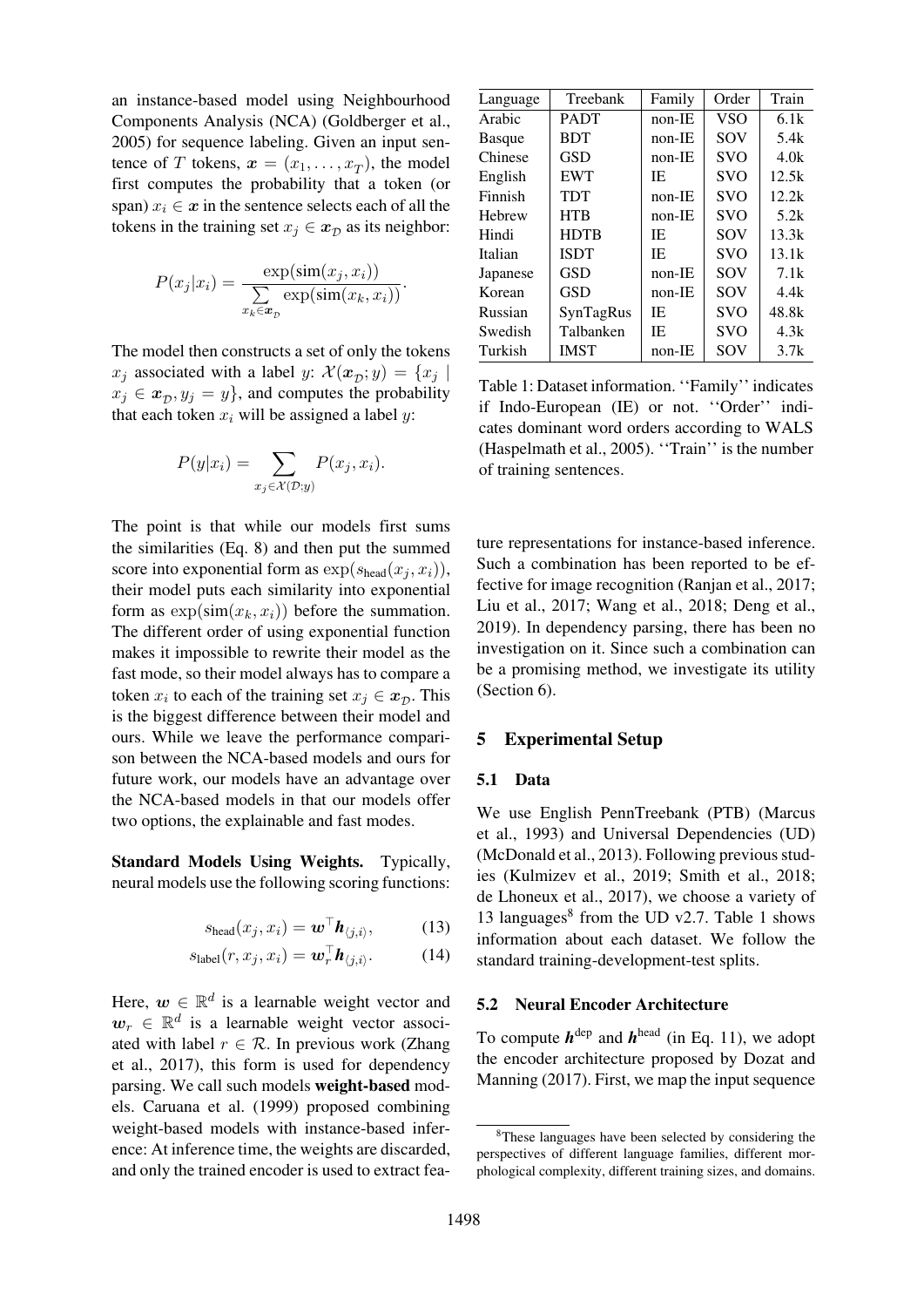$\boldsymbol{x} = (x_0, \dots, x_T)^9$  to a sequence of token representations,  $h_{0:T}^{\text{token}} = (h_0^{\text{token}}, \dots, h_T^{\text{token}})$ , each of which is  $h_t^{\text{token}} = [e_t; c_t; b_t]$ , where  $e_t, c_t$ , and  $b_t$ are computed by [w](#page-6-0)ord embeddings, $^{10}$  characterlevel CNN, and BERT (Devlin et al.,  $2019$ ),<sup>11</sup> respectively. Second, the sequence  $h_{0:T}^{\text{token}}$  is fed to bidirectional LSTM (BiLSTM) (Graves et al., 2013) for computing co[ntextual ones](#page-11-18):  $h_{0:T}^{\text{lstm}} =$  $(h_0^{\text{Istm}}, \ldots, h_T^{\text{Istm}}) = \text{BiLSTM}(h_{0:T}^{\text{token}})$ . [Final](#page-11-18)[ly,](#page-6-2)  $\bm{h}^{\text{lstm}}_t \in \mathbb{R}^{2d}$  is transformed as  $\bm{h}^{\text{dep}}_t = \bm{W}^{\text{dep}} \bm{h}^{\text{lstm}}_t$  $\bm{h}^{\text{dep}}_t = \bm{W}^{\text{dep}} \bm{h}^{\text{lstm}}_t$  $\bm{h}^{\text{dep}}_t = \bm{W}^{\text{dep}} \bm{h}^{\text{lstm}}_t$ [and](#page-11-19)  $\boldsymbol{h}^{\text{head}}_t = \boldsymbol{W}^{\text{head}} \boldsymbol{h}^{\text{lstm}}_t$ , where  $\boldsymbol{W}^{\text{dep}} \in \mathbb{R}^{d \times 2d}$ and  $\mathbf{W}^{\text{head}} \in \mathbb{R}^{d \times 2d}$  are parameter matrices.

### 5.3 Mini-Batching

We train models with the mini-batch stochastic gradient descent method. To make the current mini-batch at each time step, we follow a standard technique for training instance-based models (Hadsell et al., 2006; Oord et al., 2018).

At training time, we make the mini-batch that consists of query and support sentences at each time step. A model encodes the sentences and the [edge](#page-11-15) [represen](#page-11-15)t[ations](#page-11-15) [used](#page-13-19) [for](#page-13-19) [computi](#page-13-19)ng similarities between each candidate edge in the query sentences and each gold edge in the support sentences. Here, due to the memory limitation of GPUs, we randomly sample a subset from the training set at each time step: that is,  $(x^{(n)}, y^{(n)},$ *r*<sup>(n)</sup>) ∼ Uniform(*D*). In edge identification, for query sentences, we randomly sample a subset  $\mathcal{D}_{\text{q}}'$ of  $N$  sentences from  $D$ . For support sentences, we randomly sample a subset  $\mathcal{D}'_s$  of M sentences from  $D$ , and construct and use the support set  $\mathcal{A}(\mathcal{D}'_s)$  instead of  $\mathcal{A}(\mathcal{D})$  in Eq. 7. In label classification, we would like to guarantee that the support set in every mini-batch always contains at least one edge for each label. To do so, we randomly sample a subset  $\mathcal{A}'(\mathcal{D};r)$  $\mathcal{A}'(\mathcal{D};r)$  $\mathcal{A}'(\mathcal{D};r)$  of U edges from the support set for each label  $r$ : that is,  $\langle y_i^{(n)}, x_i^{(n)} \rangle \sim \text{Uniform}(\mathcal{A}(\mathcal{D}; r))$  in Eq. 9. Note that each edge  $\langle y_i^{(n)}, x_i^{(n)} \rangle$  is in the *n*-th sentence  $x^{(n)}$  in the training set D, so we put the sentence

| Name                    | Value                         |
|-------------------------|-------------------------------|
| Word Embedding          | $GloVe$ (PTB) / fastText (UD) |
| <b>BERT</b>             | <b>BERT-Base</b>              |
| CNN window size         | 3                             |
| <b>CNN</b> filters      | 30                            |
| <b>BiLSTM</b> layers    | $\mathcal{D}_{\mathcal{L}}$   |
| <b>BiLSTM</b> units     | 300 dimensions                |
| Optimization            | Adam                          |
| Learning rate           | 0.001                         |
| Rescaling factor $\tau$ | 64                            |
| Dropout ratio           | $\{0.1, 0.2, 0.3\}$           |

Table 2: Hyperparameters used in the experiments.

<span id="page-6-6"></span> $x^{(n)}$  into the mini-batch to compute the representation for  $\langle y_i^{(n)}, x_i^{(n)} \rangle$ . Actually, we use  $N = 32$ query sentences in both edge identification and label classification,  $M = 10$  support sentences in edge identification,<sup>12</sup> and  $U = 1$  support edge (sentence) for each label in label classification.<sup>13</sup>

At test time, we encode each test (query) sentence and compute t[he](#page-6-3) representation for each candidate edge on-the-fly. The representatio[n is](#page-6-4) then compared to the precomputed support edge representation,  $h_{\mathcal{A}(\mathcal{D})}^{\text{sum}}$  in Eq 12. To precompute  $h_{\mathcal{A}(D)}^{\text{sum}}$ , we first encode all the training sentences and obtain the edge representations. Then, in edge identification, we sum all of them and obtain one support edge representation  $h_{\mathcal{A(D)}}^{\text{sum}}$  $h_{\mathcal{A(D)}}^{\text{sum}}$  $h_{\mathcal{A(D)}}^{\text{sum}}$ . In label classification, similarly to  $h_{\mathcal{A}(\mathcal{D})}^{\text{sum}}$ , we sum only the edge representations with label  $r$  and obtain one support representation for each label  $h^{\text{sum}}_{\mathcal{A}(\mathcal{D};r)}$ .<sup>14</sup>

### 5.4 Training Configuration

Table 2 lists the hyperparameters. To optimi[ze t](#page-6-5)he parameters, we use Adam (Kingma and Ba, 2014) with  $\beta_1 = 0.9$  and  $\beta_2 = 0.999$ . The initial learning rate is  $\eta_0 = 0.001$  and is updated on each epoch [as](#page-6-6)  $\eta_t = \eta_0/(1 + \rho t)$  $\eta_t = \eta_0/(1 + \rho t)$  $\eta_t = \eta_0/(1 + \rho t)$ , where  $\rho = 0.05$  and t is the epoch number complet[ed.](#page-12-18) [A](#page-12-18) [gradient](#page-12-18) [clipping](#page-12-18) value is 5.0 (Pascanu et al., 2013). The number of training epochs is 100. We save the parameters that achieve the best score on each development set and evaluate them on each test set. It takes less than one day [to](#page-13-22) [train](#page-13-22) [on](#page-13-22) [a](#page-13-22) [s](#page-13-22)i[ngle](#page-13-22) [G](#page-13-22)PU, NVIDIA DGX-1 with Tesla V100.

<sup>9</sup>We use the gold tokenized sequences in PTB [and](#page-4-7) UD.

 $10$ For PTB, we use 300 dimensional GloVe (Pennington et al., 2014). For UD, we use 300 dimensional fastText (Grave et al., 2018). During training, we fix them.

<span id="page-6-2"></span><span id="page-6-1"></span><span id="page-6-0"></span><sup>&</sup>lt;sup>11</sup>We first conduct subword segmentation for each token of the input sequence. Then, the BERT encoder takes as input [the s](#page-13-21)ubword-segmented sequences and c[omputes](#page-13-20) [the](#page-13-20) [repres](#page-13-20)[entati](#page-11-21)on for each subword. Here, we use th[e](#page-11-20) [\(last](#page-11-20) [layer\)](#page-11-20) representation of the first subword within each token as its token representation. For PTB, we use ''BERT-Base, Cased.'' For UD, we use ''BERT-Base, Multilingual Cased.''

<sup>&</sup>lt;sup>12</sup>As a result, the whole mini-batch size is  $32 + 10 = 42$ .

<sup>&</sup>lt;sup>13</sup>When  $U = 1$ , the whole mini-batch size is  $32 + |\mathcal{R}|$ .

<span id="page-6-5"></span><span id="page-6-4"></span><span id="page-6-3"></span><sup>&</sup>lt;sup>14</sup>The total number of the support edge representations is equal to the size of the label set  $|\mathcal{R}|$ .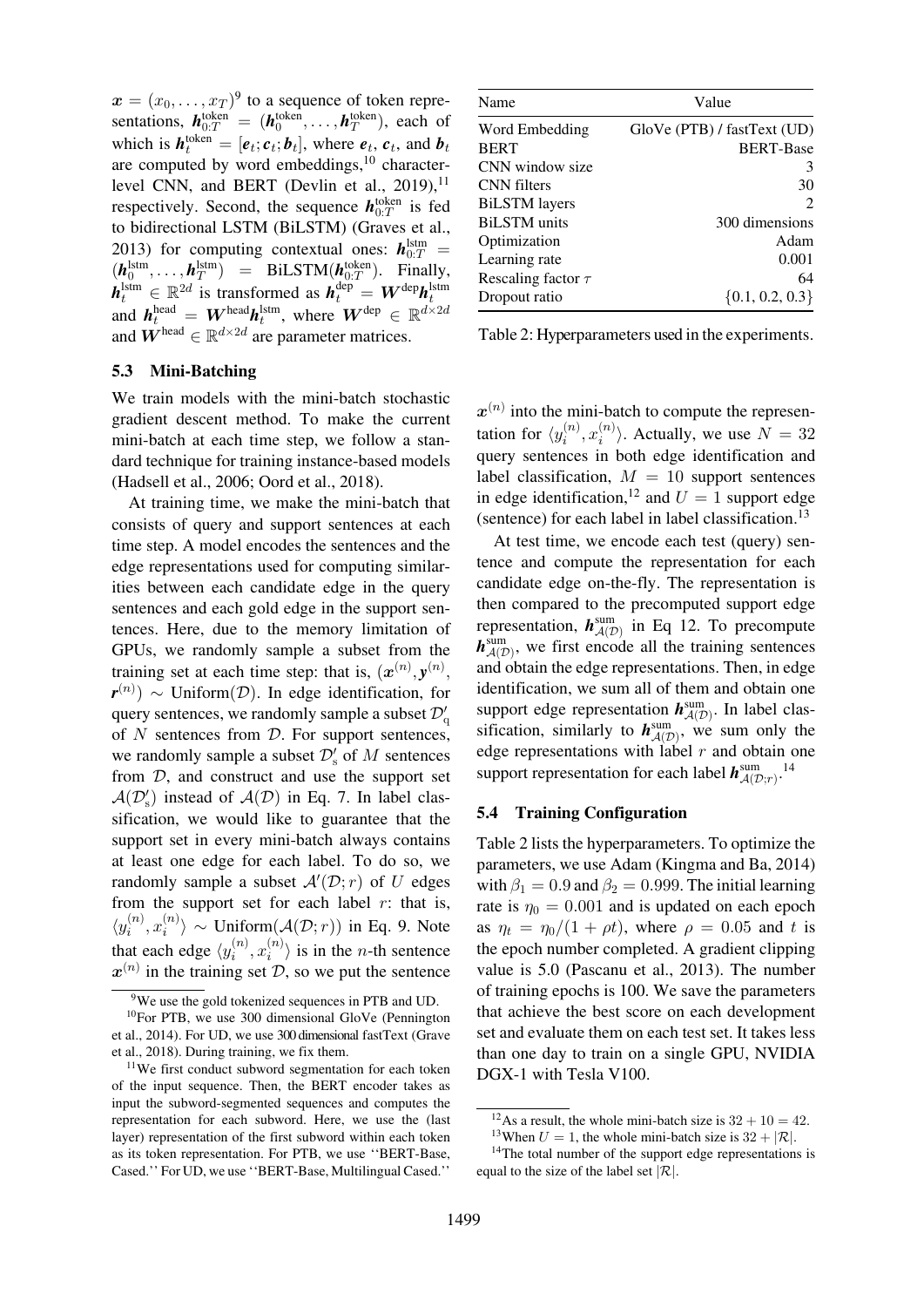| Learning           | Weight-based |              |           | Weight-based   |           | Instance-based |           |
|--------------------|--------------|--------------|-----------|----------------|-----------|----------------|-----------|
| Inference          | Weight-based | Weight-based |           | Instance-based |           | Instance-based |           |
| Similarity         | dot          | dot          | $\cos$    | dot            | $\cos$    | dot            | $\cos$    |
| System ID          | Kulmizev+'19 | WWd          | WWC       | WId            | WIc       | IId            | IIc       |
| PTB-English        |              | 96.4/95.3    | 96.4/95.3 | 96.4/94.4      | 93.0/91.8 | 96.4/95.3      | 96.4/95.3 |
| <b>UD-Average</b>  | $-184.9$     | 89.0/85.6    | 89.0/85.6 | 89.0/85.2      | 83.0/79.5 | 89.3/85.7      | 89.0/85.5 |
| UD-Arabic          | $-181.8$     | 87.8/82.1    | 87.8/82.1 | 87.8/81.6      | 84.9/79.0 | 88.0/82.1      | 87.6/81.9 |
| UD-Basque          | $-779.8$     | 84.9/81.1    | 84.9/80.9 | 84.9/80.6      | 82.0/77.9 | 85.1/80.9      | 85.0/80.8 |
| <b>UD-Chinese</b>  | $-183.4$     | 85.6/82.3    | 85.8/82.4 | 85.7/81.6      | 80.9/77.3 | 86.3/82.8      | 85.9/82.5 |
| UD-English         | $-187.6$     | 90.9/88.1    | 90.7/88.0 | 90.9/87.8      | 88.1/85.3 | 91.1/88.3      | 91.0/88.2 |
| <b>UD-Finnish</b>  | $-183.9$     | 89.4/86.6    | 89.1/86.3 | 89.3/86.1      | 84.1/81.2 | 89.6/86.6      | 89.4/86.4 |
| <b>UD-Hebrew</b>   | $-185.9$     | 89.4/86.4    | 89.5/86.5 | 89.4/85.9      | 82.7/79.7 | 89.8/86.7      | 89.6/86.6 |
| UD-Hindi           | $-190.8$     | 94.8/91.7    | 94.8/91.7 | 94.8/91.4      | 91.4/88.0 | 94.9/91.8      | 94.9/91.6 |
| UD-Italian         | $-191.7$     | 94.1/92.0    | 94.2/92.1 | 94.1/91.9      | 91.5/89.4 | 94.3/92.2      | 94.1/92.0 |
| <b>UD-Japanese</b> | $-192.1$     | 94.3/92.8    | 94.5/93.0 | 94.3/92.7      | 92.5/90.9 | 94.6/93.1      | 94.4/92.8 |
| UD-Korean          | $-184.2$     | 88.0/84.4    | 87.9/84.3 | 88.0/84.2      | 84.3/80.4 | 88.1/84.4      | 88.2/84.5 |
| <b>UD-Russian</b>  | $-791.0$     | 94.2/92.7    | 94.1/92.7 | 94.2/92.4      | 57.7/56.5 | 94.3/92.8      | 94.1/92.6 |
| <b>UD-Swedish</b>  | $-186.9$     | 90.3/87.6    | 90.3/87.5 | 90.4/87.1      | 88.6/85.8 | 90.5/87.5      | 90.4/87.5 |
| UD-Turkish         | $-164.9$     | 73.0/65.3    | 73.2/65.4 | 73.1/64.5      | 69.9/61.9 | 73.7/65.5      | 72.9/64.7 |

Table 3: Comparison between weight-based and instance-based systems. Cells show unlabeled attachment scores (UAS) before the slash and labeled attachment scores (LAS) after the slash on each test set. System IDs stand for the first letters of the options: e.g., WId stands for ''W''eight-based learning and ''I''nstance-based inference using the ''d''ot product. The system ID, Kulmizev+'19, is the graph-based parser with BERT in Kulmizev et al. (2019).

## <span id="page-7-2"></span>6 Results and Discussion

# <span id="page-7-1"></span>6.1 Prediction Ac[curacy](#page-12-16) [on](#page-12-16) Benchmark Tests

<span id="page-7-0"></span>We report averaged unlabeled attachment scores (UAS) and labeled attachment scores (LAS) across three different runs of the model training with random seeds. We compare 6 systems, each of which consists of two models for edge identification and label classification, respectively. For reference, we list the results by the graph-based parser with BERT in Kulmizev et al. (2019), whose architecture is the most similar to ours.

Table 3 shows UAS and LAS by these systems. The systems WWd and WWc are the standard ones that [consistently](#page-12-16) [use](#page-12-16) [the](#page-12-16) [we](#page-12-16)ight-based scores (Eqs. 13 and 14) during learning and inference. B[etween](#page-7-2) [th](#page-7-2)ese systems, the difference of the similarity functions does not make a gap in the accuracies. In other words, the dot product and the cosine simil[arity](#page-5-3) are [on](#page-5-4) par in terms of the accuracies. The systems WId and WIc use the weight-based scores during learning and the instance-based ones during inference. While the system WId using dot achieved competitive UAS and LAS to those by the standard weight-based system WWd, the system WIc using cos achieved lower accuracies than those by the system WWc. The systems IId and IIc consistently use the instance-based scores during learning and inference. Both of them succeeded in keeping competitive accuracies with those by the standard weight-based ones WWd and WWc.

Out-of-Domain Robustness. We evaluate the robustness of our instance-based models in out-of-domain settings by using the five domains of UD-English: we train each model on the training set of the source domain ''Yahoo! Answers'' and test it on each test set of the target domains, Emails, Newsgroups, Reviews, and Weblogs. As Table 4 shows, the out-of-domain robustness of our instance-based models is comparable to the weight-based models. This tendency is observed [when usin](#page-8-1)g different source domains.

Sensitivity of  $M$  for Inference. In the experiments above, we used all the training sentences for support sentences at test time. What if we reduce the number of support sentences? Here, in the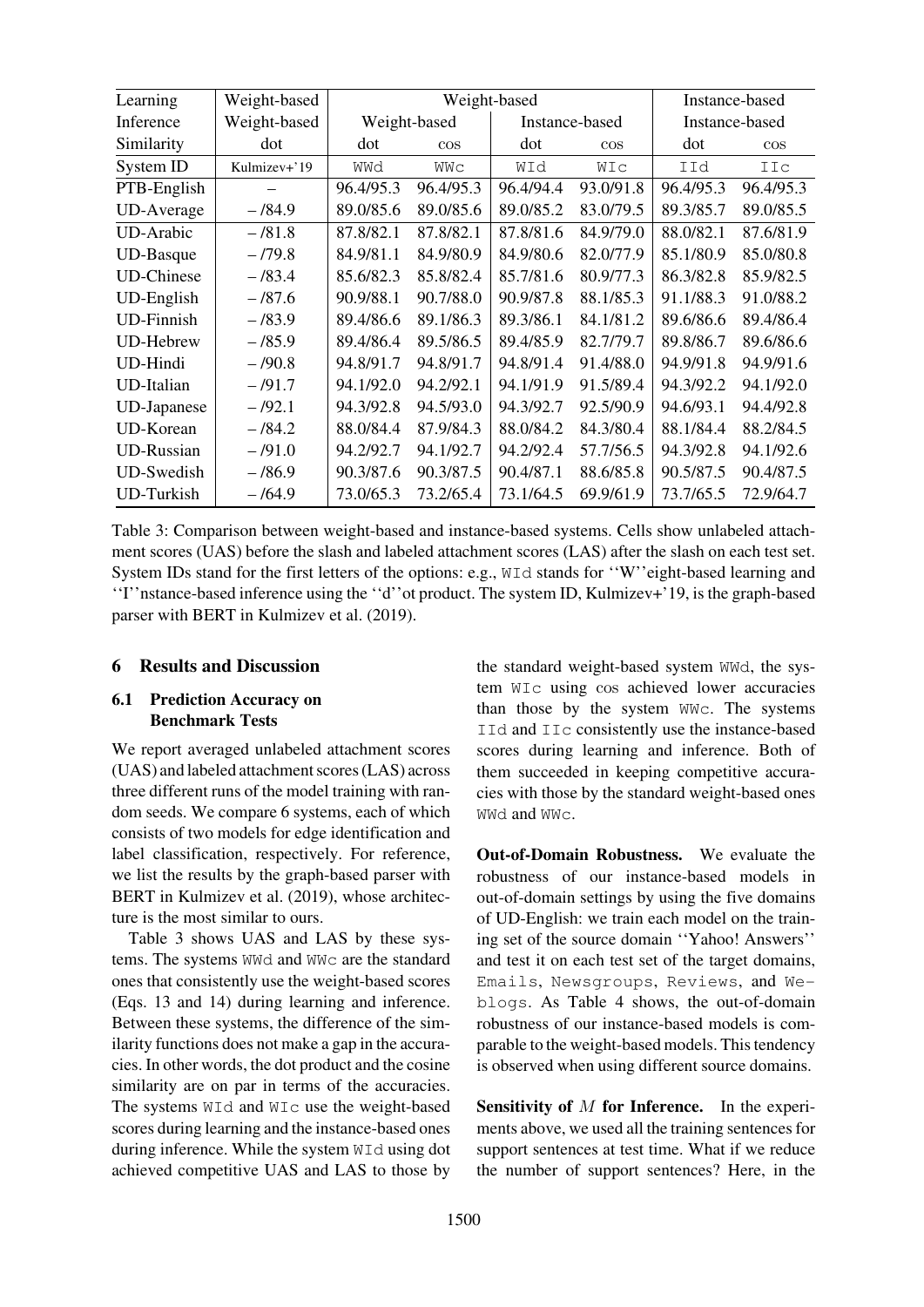|            |      |        | Weight-Based   Instance-Based |        |
|------------|------|--------|-------------------------------|--------|
|            | dot  | $\cos$ | dot                           | $\cos$ |
|            | WWd  | WWc    | <b>IId</b>                    | IIc    |
| Emails     | 81.7 | 81.7   | 81.6                          | 81.4   |
| Newsgroups | 83.1 | 83.3   | 83.1                          | 82.9   |
| Reviews    | 88.5 | 88.7   | 88.7                          | 88.8   |
| Weblogs    | 81.9 | 80.9   | 80.9                          | 81.9   |
| Average    | 83.8 | 83.7   | 83.6                          | 83.8   |

Table 4: UAS in out-of-domain settings, where each model is trained on the source domain ''Yahoo! Answers'' and tested on each of the four target domains.

<span id="page-8-1"></span>

|            | М    |      |      |      |
|------------|------|------|------|------|
|            | 1    | 10   | 100  | ALL  |
| Emails     | 81.5 | 81.4 | 81.5 | 81.5 |
| Newsgroups | 82.8 | 83.0 | 82.9 | 82.9 |
| Reviews    | 88.7 | 88.7 | 88.8 | 88.8 |
| Weblogs    | 81.8 | 82.1 | 82.0 | 81.9 |
| Average    | 83.7 | 83.8 | 83.8 | 83.8 |

Table 5: UAS by the instance-based system using the cosine similarity  $(IIC)$  and randomly sampled M support training sentences.

<span id="page-8-2"></span>same out-of-domain settings above, we evaluate the instance-based system using the cosine similarity  $\text{IC}$  with M support sentences randomly sampled at each time step. Intuitively, if using a smaller number of randomly sampled support sentences (e.g.,  $M = 1$ ), the prediction accuracies would drop. Surprisingly, however, Table 5 shows that the accuracies do not drop even if reducing M. This tendency is observed when using the other three systems WId, WIc, and IId. One possible reason for it is that the feature spa[ce](#page-8-2) [is](#page-8-2) [app](#page-8-2)ropriately learned: that is, because positive edges are close to each other and far from negative edges in the feature space, the accuracies do not drop even if randomly sampling a single support sentence and using the edges.

## 6.2 Sanity Check for Plausible Explanations

<span id="page-8-0"></span>It is an open question how to evaluate the ''plausibility'' of explanations: that is, whether or not the retrieved instances as explanations are convincing for humans. As a reasonable compromise, Hanawa et al. (2021) designed the identical subclass test for evaluating the plausibility. This test is based on a minimal requirement that interpretable models



Figure 1: Valid  $(V)$  and invalid  $(V)$  examples of unlabeled edges for the *identical subclass test*.

<span id="page-8-3"></span>should at least satisfy: *training instances to be presented as explanations should belong to the same latent (sub)class as the test instance*. Consider the examples in Figure 1. The predicted unlabeled edge "wrote  $\rightarrow$  novels" in the test sentence has the (unobserved) latent label,  $obj$ . To this edge, two training instances are given as explanations: The above o[ne](#page-8-3) [seems](#page-8-3) more convincing than the below one because "published  $\rightarrow$  books" has the same latent label,  $\circ$ bj, as that of "wrote  $\rightarrow$ novels'' while "novels  $\rightarrow$  the" has the different one, det. As these show, the agreement between the latent classes are likely to correlate with plausibility. Note that this test is not perfect for the plausibility assessment, but it works as a sanity check for verifying whether models make obvious violations in terms of plausibility.

This test can be used for assessing unlabeled parsing models because the (unobserved) relation labels can be regarded as the latent subclasses of positive unlabeled edges. We follow three steps; (i) identifying unlabeled edges in a development set; (ii) retrieving the nearest training edge for each identified edge; and (iii) calculating LAS, that is, if the labels of the query and retrieved edges are identical, we regard them as correct.<sup>15</sup>

Table 6 shows LAS on PTB and UD-English. The systems using instance-based inference with the cosine similarity, WIc and IIc, succeede[d i](#page-8-4)n retrieving the support training edges with the same la[bel](#page-9-1) [as](#page-9-1) [the](#page-9-1) queries. Surprisingly, the system  $\text{ILC}$ achieved over 70% LAS on PTB without label supervision. The results suggest that systems using instance-based inference with the cosine similarity

<span id="page-8-4"></span><sup>&</sup>lt;sup>15</sup>If the parsed edge is incorrect, we regard it as incorrect.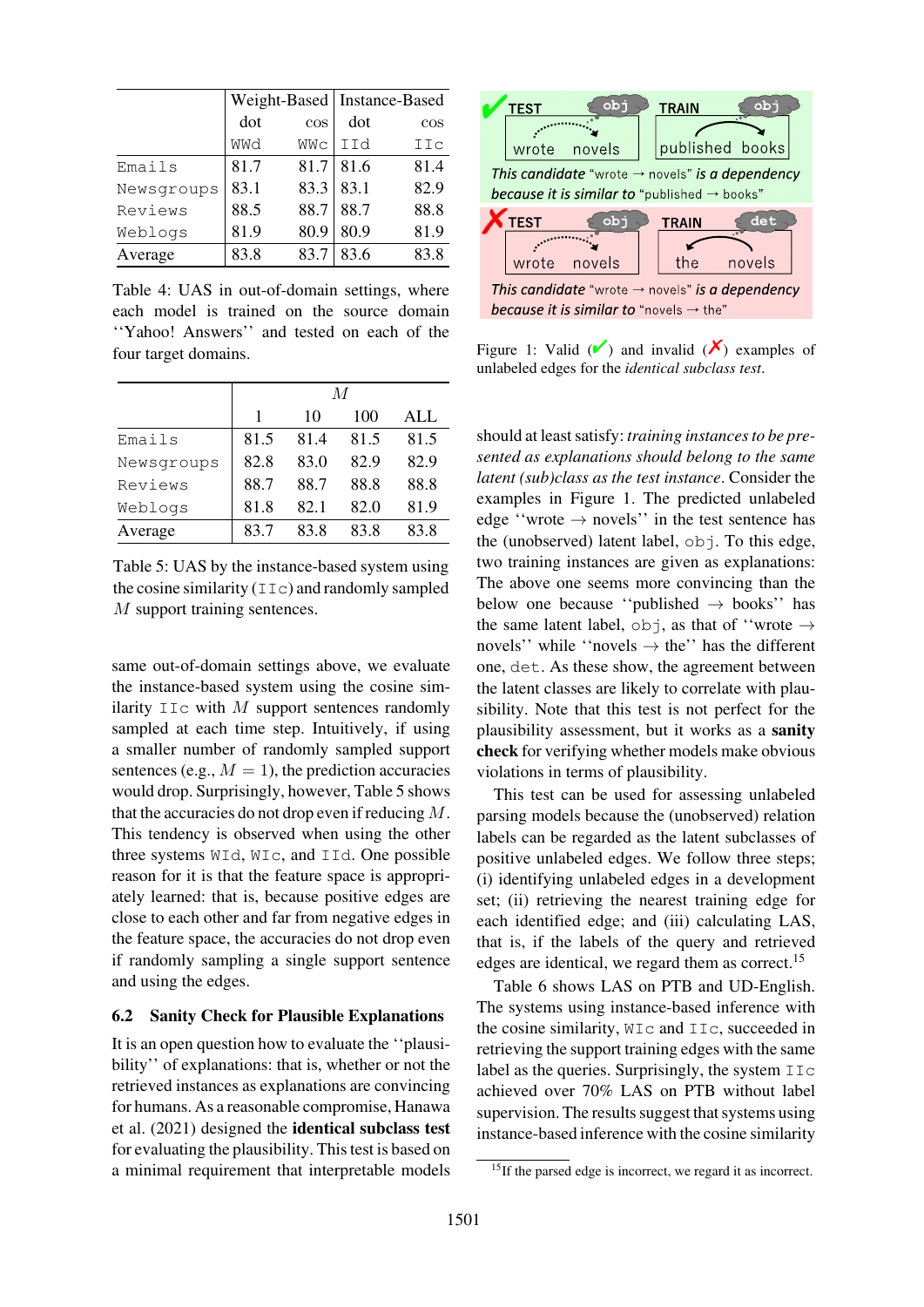|                   |      | Weight-Based | Instance-Based |        |
|-------------------|------|--------------|----------------|--------|
|                   | dot  | $\cos$       | dot            | $\cos$ |
| System ID         | WId  | WIC          | IId            | IIc    |
| PTB-English       | 1.8  | 67.5         | 7.0            | 71.6   |
| <b>UD-English</b> | 16.4 | 51.5         | 3.9            | 54.0   |

Table 6: Results of the identical subclass test. Each cell indicates labeled attachment scores (LAS) on each development set. All the models are trained with head selection supervision and without labeling supervision.

<span id="page-9-1"></span>

| Query             | Support          |  |
|-------------------|------------------|--|
| If you are unsure | If you feel this |  |
| your appeal is    | The food was     |  |

Table 7: Examples of support edges retrieved by the instance-based system using the cosine similarity (IIc). The first query-support pair has the same (unobserved) label mark. The query of the second pair has nmod:poss although the support has det.

<span id="page-9-2"></span>meet the minimal requirement, and the retrieved edges are promising as plausible explanations.

To facilitate the intuitive understanding of model behaviors, we show actual examples of the retrieved support edges in Table 7. As the first query-support pair shows, for query edges whose head or dependent is a function word (e.g., *if*), the training edges with the same (unobserved) label tend to be retrieved. On the [other](#page-9-2) [h](#page-9-2)and, as the second pair shows, for queries whose head is a noun (e.g., *appeal*), the edges whose head is also a noun (e.g., *food*) tend to be retrieved regardless of different latent labels.

## 6.3 Geometric Analysis on Feature Spaces

<span id="page-9-0"></span>The identical subclass test suggests a big difference between the feature spaces learned by using the dot product and the cosine similarity. Here we look into them in more detail.

# 6.3.1 Observation of Nearest Neighbors

First, we look into training edges retrieved as nearest support ones. Specifically, we use the edges



Table 8: Examples of unlabeled support training edges retrieved by the WId system (weight-based learning and instance-based inference with the dot product) for each query. Regardless of the very different queries, the same support edge was retrieved.

<span id="page-9-3"></span>in the UD-English development set as queries and retrieve the top  $k$  similar support edges in the UD-English training set. Table 8 shows the examples retrieved by the WId system. Here, the same support edge,  $\langle ROOT, find \rangle$ , was retrieved for the different queries, *(Jennifer, Anderson)* and  $\langle all, after \rangle$ . As this indic[ates,](#page-9-3) [when](#page-9-3) using the dot product as the similarity function, a small number of specific edges are extremely often selected as support ones for any queries. Such edges are called hubs (Radovanovic et al., 2010). This phenomenon is not desirable for users in terms of the plausible interpretation of predictions. If a system always exhibits the same training instance(s) as rationales fo[r](#page-13-6) [predictions,](#page-13-6) [users](#page-13-6) [are](#page-13-6) [like](#page-13-6)ly to doubt the system's validity.

## 6.3.2 Quantitative Measurement of Hubness

Second, we quantitatively measure the hubness of each system. Specifically, for the hubness, we measure the k-occurrences of instance x,  $N_k(x)$ (Radovanovic et al., 2010; Schnitzer et al., 2012). In the case of our dependency parsing experiments,  $N_k(x)$  indicates the number of times each support training edge  $x$  occurs among the  $k$  near[est](#page-13-6) [neighbors](#page-13-6) [of](#page-13-6) [all](#page-13-6) [the](#page-13-6) [qu](#page-13-6)[ery](#page-13-23) [edges.](#page-13-23) [The](#page-13-23) [suppor](#page-13-23)t training edges with an extremely high  $N_k$  value can be regarded as hubs. In this study, we set  $k = 10$  and measure  $N_{10}(x)$  of unlabeled support training edges. For query edges, we use the UD-English development set that contains 25,148 edges. For support edges, we use the UD-English training set that contains 204,585 edges.

Table 9 shows the highest  $N_{10}$  support training edges. In the case of the system WId, the unlabeled support edge *(ROOT, find)* appeared 19,407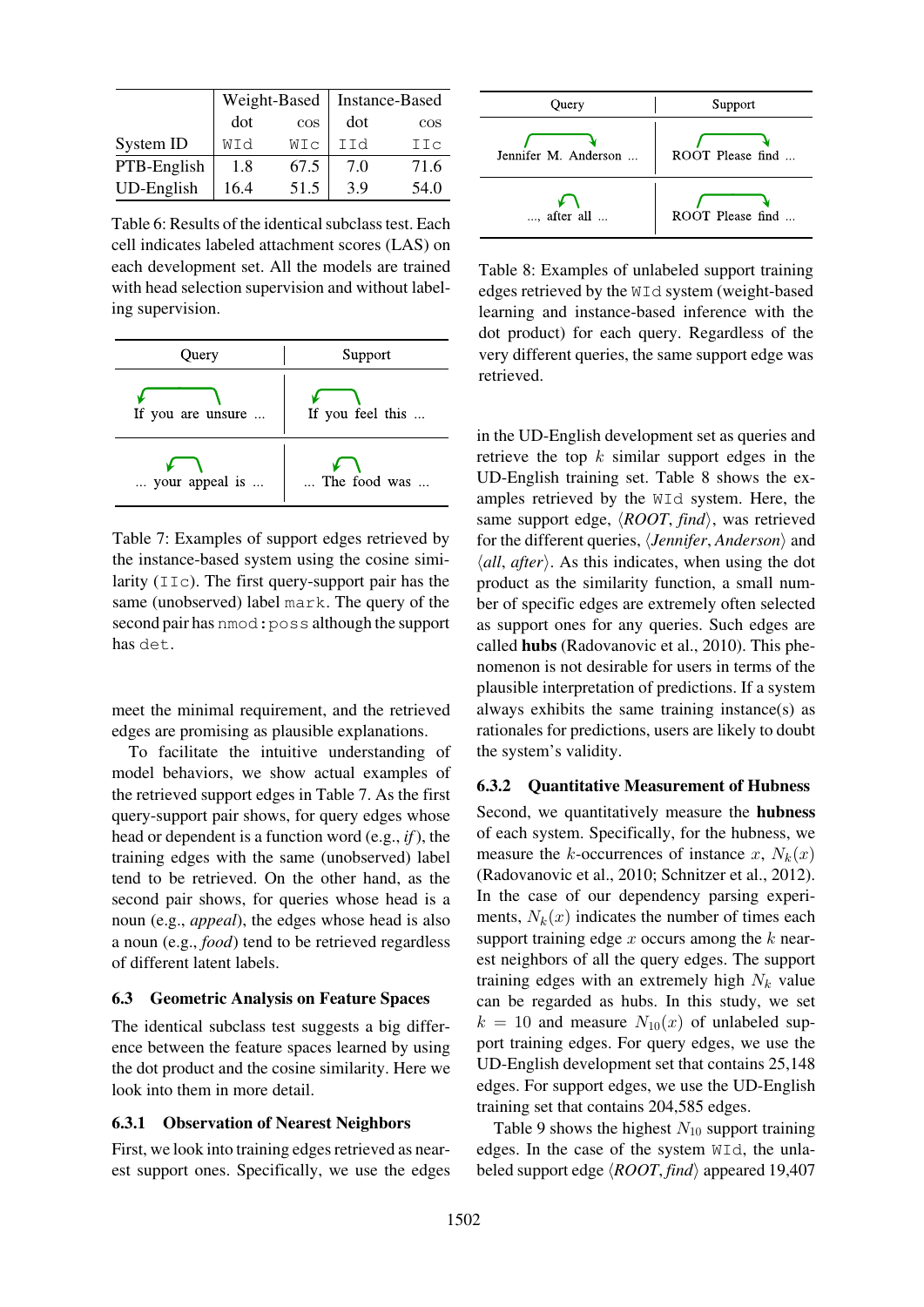| System ID | sim    | $N_{10}$ | Instances                         |
|-----------|--------|----------|-----------------------------------|
| WId       | dot    | 19,407   | $\langle ROOT, find \rangle$      |
| WIc       | $\cos$ | 82       | $\langle help, time \rangle$      |
| IId       | dot    | 22,493   | $\langle said, airlifted \rangle$ |
| IIc       | COS    | 34       | $\langle force, Israel \rangle$   |

Table 9: Examples of the highest  $N_{10}$  unlabeled support training edges in UD-English.



Figure 2: Ranking of the 100 highest  $N_{10}$  unlabeled support training edges in UD-English.

<span id="page-10-3"></span>times in the 10 nearest neighbors of the 25,148 query edges. A similar tendency was observed in the instance-based system using the dot product IId. By contrast, in the case of the systems using the cosine similarity,  $W\text{I}c$  and  $I\text{I}c$ , it was not observed that specific support edges were retrieved so often. In Figure 2, we plot the top 100 support training edges in terms of  $N_{10}$  with  $\log_{10}$  scale. The  $N_{10}$  distributions of the systems using the dot product, WId and IId, look very skew; that is, hubs emer[ge.](#page-10-3) [This](#page-10-3) [in](#page-10-3)dicates that when using the dot product, a small number of specific support training edges appear in the nearest neighbors so often, regardless of query edges.

To sum up, systems using instance-based inference and the dot product are often in trouble with hubs and have difficulty retrieving plausible support edges for predictions. The occurrence of hubs are likely to be related to the norms of edge representations since L2-normalization for the edges in the cosine similarity tends to suppress hubs' occurrence. We leave a more detailed analysis of the cause of hubs' occurrence for future work.

### 7 Conclusion

We have developed instance-based neural dependency parsing systems, each of which consists of our edge identification model and our label classification model (Section 4). We have analyzed them from the perspectives of the prediction accuracy and the explanation plausibility. The first analysis shows that our instance-based systems and achieve competi[tive](#page-3-0) [accura](#page-3-0)cy with weightbased neural ones (Section 6.1). The second indicates that our instance-based systems using the cosine similarity (L2-normalization for edge representations) meet the minimal requirement of plausible explanati[ons](#page-7-0) [\(Section](#page-7-0) 6.2). The additional analysis reveals that when using the dot product, hubs emerge, which degrades the plausibility (Section 6.3). One interesting future direction is investigating the [cause](#page-8-0) [of](#page-8-0) [hubs](#page-8-0)' occurrence in more detail. Another direction is using the learned edge representations in downstream tasks, such a[s](#page-9-0) [semantic](#page-9-0) [te](#page-9-0)xtual similarity.

## Acknowledgments

The authors are grateful to the anonymous reviewers and the Action Editor who provided many insightful comments that improve the paper. Special thanks also go to the members of Tohoku NLP Laboratory for the interesting comments and energetic discussions. The work of H. Ouchi was supported by JSPS KAKENHI grant number 19K20351. The work of J. Suzuki was supported by JST Moonshot R&D grant number JPMJMS2011 (fundamental research) and JSPS KAKENHI grant number 19H04162. The work of S. Yokoi was supported by JST ACT-X grant number JPMJAX200S, Japan. The work of T. Kuribayashi was supported by JSPS KAK-ENHI grant number 20J22697. The work of M. Yoshikawa was supported by JSPS KAKENHI grant number 20K23314. The work of K. Inui was supported by JST CREST grant number JPMJCR20D2, Japan.

## References

- David W. Aha, Dennis Kibler, and Marc K. Albert. 1991. Instance-based learning algorithms. *Machine Learning*, 6(1):37–66. https://doi .org/10.1007/BF00153759, https:// doi.org/10.1023/A:1022689900470
- <span id="page-10-2"></span><span id="page-10-1"></span><span id="page-10-0"></span>Alan Akbik and Yunyao Li. [2016. K-SRL:](https://doi.org/10.1007/BF00153759) [Instance-based learning for semanti](https://doi.org/10.1007/BF00153759)cr[ole labeling.](https://doi.org/10.1023/A:1022689900470) In *[Proceedings of COLING](https://doi.org/10.1023/A:1022689900470)*, pages 599–608.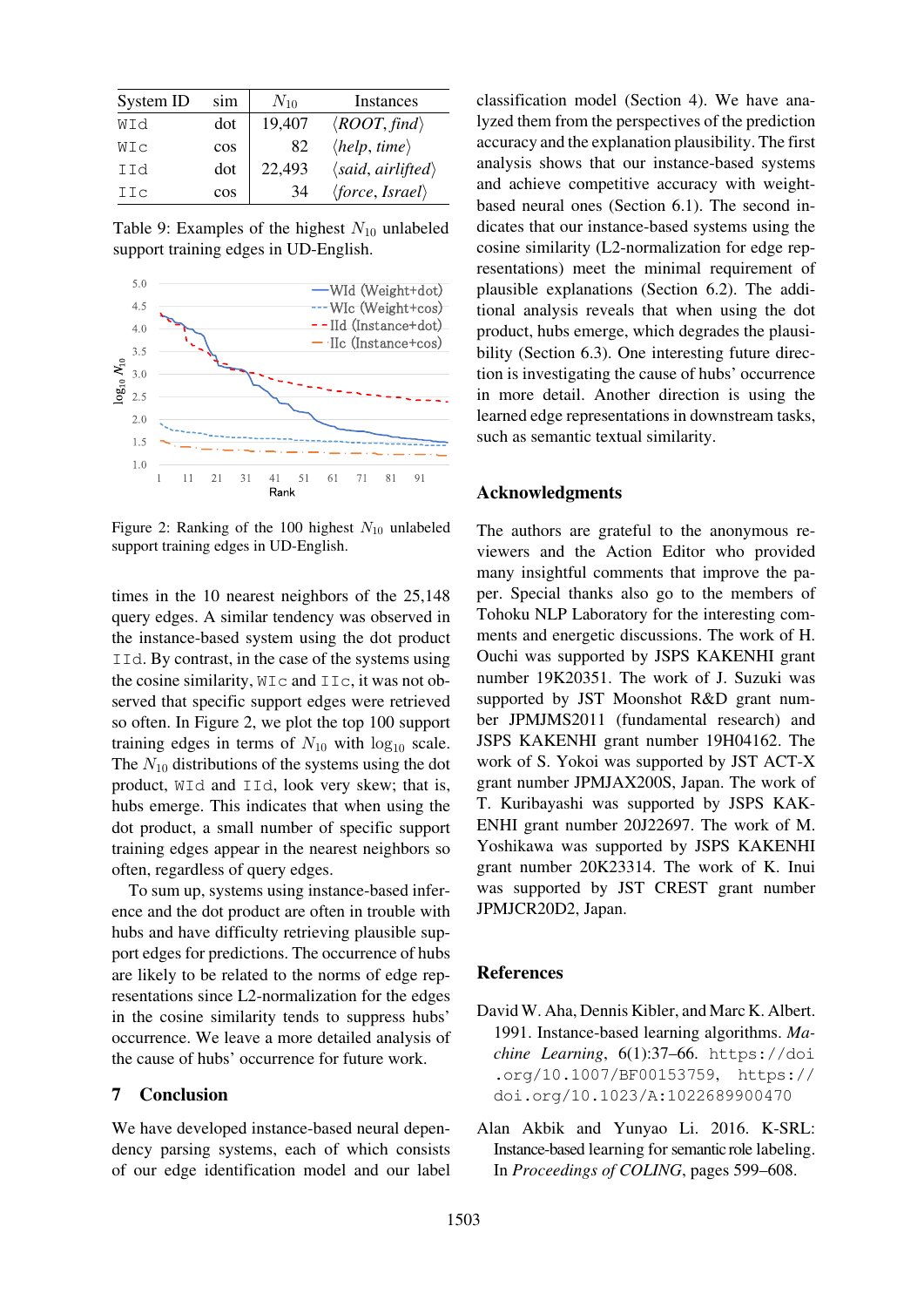- David Baehrens, Timon Schroeter, Stefan Harmeling, Motoaki Kawanabe, Katja Hansen, and Klaus-Robert MÞller. 2010. How to explain individual classification decisions. *Journal of Machine Learning Research*, 11(Jun):1803–1831.
- <span id="page-11-2"></span>Aurélien Bellet, Amaury Habrard, and Marc Sebban. 2013. A survey on metric learning for feature vectors and structured data. *arXiv preprint arXiv:1306.6709*.
- Rens Bod. 2009. From exemplar to grammar: A probabilistic analogy-based model of language learning. *Cognitive Science*, 33(5):752–793. https://doi.org/10.1111/j.1551-6709 .2009.01031.x, Pubmed: 21585486
- <span id="page-11-12"></span>Antoine Bordes, Nicolas Usunier, Alberto [Garcia-Duran, Jason Weston, and Oksana](https://doi.org/10.1111/j.1551-6709.2009.01031.x) [Yakhnenko. 2013.](https://doi.org/10.1111/j.1551-6709.2009.01031.x) Translati[ng embedd](https://pubmed.ncbi.nlm.nih.gov/21585486)ings for modeling multi-relational data. *Proceedings of NIPS*, 26, 2787–2795.
- <span id="page-11-16"></span>Rich Caruana, Hooshang Kangarloo, John David Dionisio, Usha Sinha, and David Johnson. 1999. Case-based explanation of non-casebased learning methods. In *Proceedings of the AMIA Symposium*, page 212.
- <span id="page-11-1"></span>Kevin Clark, Minh-Thang Luong, Christopher D. Manning, and Quoc Le. 2018. Semi-supervised sequence modeling with cross-view training. In *Proceedings of EMNLP*, pages 1914–1925.
- <span id="page-11-7"></span>Walter Daelemans and Antal Van den Bosch. 2005. *Memory-based Language Processing*, Cambridge University Press.
- <span id="page-11-8"></span>Walter Daelemans, Sabine Buchholz, and Jorn Veenstra. 1999. Memory-based shallow parsing. In *EACL 1999: CoNLL-99 Computational Natural Language Learning*.
- <span id="page-11-11"></span>Walter Daelemans, Jakub Zavrel, Peter Berck, and Steven Gillis. 1996. MBT: A memory-based part of speech tagger-generator. In *Proceedings of Fourth Workshop on Very Large Corpora*.
- <span id="page-11-9"></span>Fien De Meulder and Walter Daelemans. 2003. Memory-based named entity recognition using unannotated data. In *Proceedings of HLT-NAACL*, pages 208–211. https://doi .org/10.3115/1119176.1119211
- <span id="page-11-10"></span><span id="page-11-3"></span>Jiankang Deng, Jia Guo, Niannan Xue, and Stefanos Zafeiriou. 2019. A[rcface: Additive](https://doi.org/10.3115/1119176.1119211) [angular margin loss for deep face recogni](https://doi.org/10.3115/1119176.1119211)tion.

In *Proceedings of CVPR*, pages 4690–4699. https://doi.org/10.1109/CVPR.2019 .00482

- Jacob Devlin, Ming-Wei Chang, Kenton Lee, and [Kristina Toutanova. 2019. BERT: Pre-training](https://doi.org/10.1109/CVPR.2019.00482) [of deep b](https://doi.org/10.1109/CVPR.2019.00482)idirectional transformers for language understanding. In *Proceedings of NAACL-HLT*, pages 4171–4186.
- <span id="page-11-18"></span>Timothy Dozat and Christopher D. Manning. 2017. Deep biaffine attention for neural dependency parsing. In *Proceedings of ICLR*.
- <span id="page-11-17"></span><span id="page-11-5"></span>Jerome H. Friedman. 1994. Flexible metric nearest neighbor classification. Technical report, Stanford University. http://citeseerx.ist .psu.edu/viewdoc/summary?doi=10.1 .1.31.2959
- <span id="page-11-13"></span>Jacob Goldberger, [Geoffrey E. Hinton, Sam T.](http://citeseerx.ist.psu.edu/viewdoc/summary?doi=10.1.1.31.2959) [Roweis, and Ruslan R. Salakhutdinov. 2005.](http://citeseerx.ist.psu.edu/viewdoc/summary?doi=10.1.1.31.2959) [Neighbourhood](http://citeseerx.ist.psu.edu/viewdoc/summary?doi=10.1.1.31.2959) components analysis. In *Proceedings of NIPS*, pages 513–520.
- <span id="page-11-14"></span>Edouard Grave, Piotr Bojanowski, Prakhar Gupta, Armand Joulin, and Tomas Mikolov. 2018. Learning word vectors for 157 languages. In *Proceedings of LREC*.
- <span id="page-11-21"></span><span id="page-11-20"></span><span id="page-11-19"></span>Alan Graves, Navdeep Jaitly, and Abdel-rahman Mohamed. 2013. Hybrid speech recognition with deep bidirectional LSTM. In *Proceedings of Automatic Speech Recognition and Understanding (ASRU), 2013 IEEE Workshop*. https://doi.org/10.1109/ASRU.2013 .6707742
- Kelvin Guu, Kenton Lee, Zora Tung, Panupong [Pasupat, and Ming-Wei Chang. 2020. Realm:](https://doi.org/10.1109/ASRU.2013.6707742) [Retrieval-au](https://doi.org/10.1109/ASRU.2013.6707742)gmented language model pretraining. *arXiv preprint arXiv:2002.08909*.
- <span id="page-11-0"></span>Raia Hadsell, Sumit Chopra, and Yann LeCun. 2006. Dimensionality reduction by learning an invariant mapping. In *Proceedings of CVPR*, volume 2, pages 1735–1742. IEEE.
- <span id="page-11-15"></span>Kazuaki Hanawa, Sho Yokoi, Satoshi Hara, and Kentaro Inui. 2021. Evaluation of similaritybased explanations. In *Proceedings of ICLR*.
- <span id="page-11-6"></span><span id="page-11-4"></span>Kazuma Hashimoto, Caiming Xiong, Yoshimasa Tsuruoka, and Richard Socher. 2017. A joint many-task model: Growing a neural network for multiple NLP tasks. In *Proceedings of EMNLP*, pages 1923–1933. https://doi.org/10 .18653/v1/D17-1206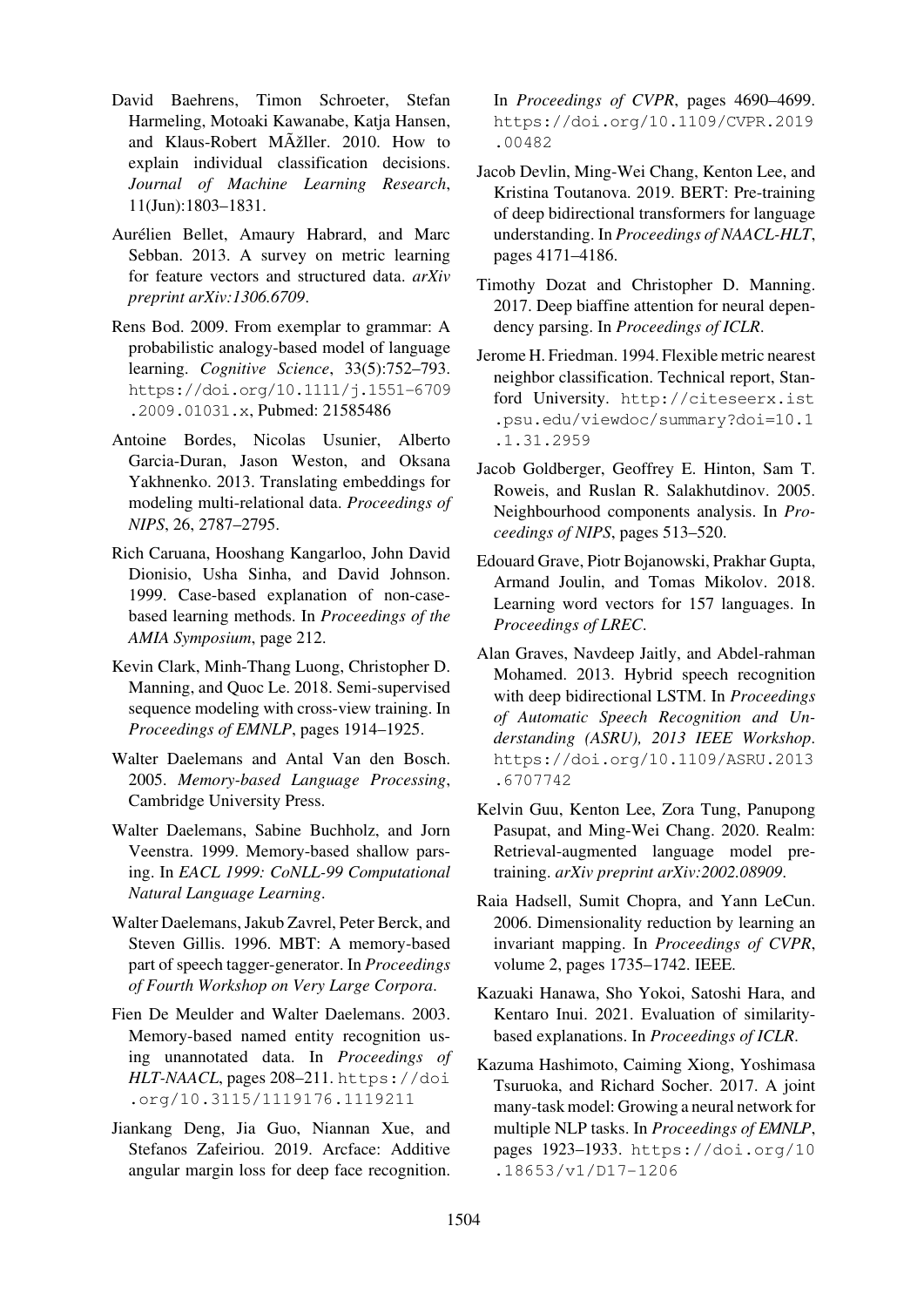- Martin Haspelmath, Matthew S. Dryer, David Gil, and Bernard Comrie. 2005. *The World Atlas of Language Structures*. Oxford University Press.
- Trevor Hastie and Robert Tibshirani. 1996. Discriminant adaptive nearest neighbor classification and regression. In *Proceedings of NIPS*, pages 409–415.
- <span id="page-12-12"></span>Iris Hendrickx and Antal van den Bosch. 2003. Memory-based one-step named-entity recognition: Effects of seed list features, classifier stacking, and unannotated data. In *Proceedings of CoNLL*, pages 176–179. https://doi .org/10.3115/1119176.1119203
- <span id="page-12-6"></span>Elad Hoffer and Nir Ailon. 2015. Deep metric learning using triplet network. In *[International](https://doi.org/10.3115/1119176.1119203) [Workshop on Similarity-Based Pattern Re](https://doi.org/10.3115/1119176.1119203)cognition*, pages 84–92. Springer. https://doi .org/10.1007/978-3-319-24261-3 7
- <span id="page-12-2"></span>Tao Ji, Yuanbin Wu, and Man Lan. 2019. Graph-based dependency par[sing with graph](https://doi.org/10.1007/978-3-319-24261-3_7) [neural networks. In](https://doi.org/10.1007/978-3-319-24261-3_7) *Proceedings of ACL*, pages 2475–2485. https://doi.org/10 .18653/v1/P19-1237
- <span id="page-12-5"></span>Urvashi Khandelwal, Angela Fan, Dan Jurafsky, Luke Zettlemoyer, [and Mike Lewis. 2020.](https://doi.org/10.18653/v1/P19-1237) [Nearest neighbor machine](https://doi.org/10.18653/v1/P19-1237) translation. *arXiv preprint arXiv:2010.00710*.
- <span id="page-12-10"></span>Urvashi Khandelwal, Omer Levy, Dan Jurafsky, Luke Zettlemoyer, and Mike Lewis. 2019. Generalization through memorization: Nearest neighbor language models. In *Proceedings of ICLR*.
- <span id="page-12-9"></span>D. P. Kingma and J. Ba. 2014. Adam: A method for stochastic optimization. *arXiv preprint arXiv:1412.6980*.
- <span id="page-12-18"></span>Janet L. Kolodneer. 1991. Improving human decision making through case-based decision aiding. *AI Magazine*, 12(2):52–52.
- <span id="page-12-1"></span>Sandra Kübler. 2004. Memory-based Parsing, volume 7. https://doi.org/10.1075 /nlp.7
- <span id="page-12-8"></span>Sandra Kübler, Ryan McDonald, and Joakim Nivre. 200[9. Dependency parsing.](https://doi.org/10.1075/nlp.7) *Synthesis [Lectures](https://doi.org/10.1075/nlp.7) on Human Language Technologies*, 1(1):1–127. https://doi.org/10.2200 /S00169ED1V01Y200901HLT002
- <span id="page-12-16"></span><span id="page-12-4"></span>Artur Kulmizev, Miryam de Lhoneux, Johannes Gontrum, [Elena Fano, and Joakim Nivre.](https://doi.org/10.2200/S00169ED1V01Y200901HLT002)

2019. Deep contextualized word embeddings in transition-based and graph-based dependency parsing-a tale of two parsers revisited. In *Proceedings of EMNLP-IJCNLP*, pages 2755–2768. https://doi.org/10 .18653/v1/D19-1277

- Michael Lebowitz. 1983. Memory-based parsing. *Artificial Intelligence*[, 21\(4\):363–404.](https://doi.org/10.18653/v1/D19-1277) [https://doi.org/10.1](https://doi.org/10.18653/v1/D19-1277)016/S0004-3702 (83)80019-8
- <span id="page-12-7"></span>Tao Lei, Regina Barzilay, and Tommi Jaakkola. [2016. Rationalizing neural predictions. In](https://doi.org/10.1016/S0004-3702(83)80019-8) *[Proceedings of](https://doi.org/10.1016/S0004-3702(83)80019-8) EMNLP*, pages 107–117.
- <span id="page-12-11"></span><span id="page-12-0"></span>Patrick Lewis, Ethan Perez, Aleksandara Piktus, Fabio Petroni, Vladimir Karpukhin, Naman Goyal, Heinrich Küttler, Mike Lewis, Wen-tau Yih, Tim Rocktäschel, Sebastian Riedel, and Douwe Kiela. 2020. Retrieval-augmented generation for knowledge-intensive NLP tasks. *arXiv preprint arXiv:2005.11401*.
- Miryam de Lhoneux, Sara Stymne, and Joakim Nivre. 2017. Old school vs. new school: Comparing transition-based parsers with and without neural network enhancement. In *The 15th Treebanks and Linguistic Theories Workshop (TLT)*, pages 99–110.
- <span id="page-12-17"></span>Weiyang Liu, Yandong Wen, Zhiding Yu, Ming Li, Bhiksha Raj, and Le Song. 2017. Sphereface: Deep hypersphere embedding for face recognition. In *Proceedings of CVPR*, pages 212–220.
- <span id="page-12-3"></span>Mitchell P. Marcus, Beatrice Santorini, and Mary Ann Marcinkiewicz. 1993. Building a large annotated corpus of English: The Penn Treebank. *Computational Linguistics*, 19(2):313–330. https://doi.org/10.21236 /ADA273556
- <span id="page-12-14"></span>Ryan McDonald, Kevin Lerman, and Fernando Pereira. 2006. [Multilingual dependency anal](https://doi.org/10.21236/ADA273556)[ysis with a](https://doi.org/10.21236/ADA273556) two-stage discriminative parser. In *Proceedings of CoNLL-X*, pages 216–220. https://doi.org/10.3115/1596276 .1596317
- <span id="page-12-15"></span><span id="page-12-13"></span>Ryan McDonald, Joakim Nivre, Yvonne [Quirmbach-Brundage, Yoav Goldberg,](https://doi.org/10.3115/1596276.1596317) [Dipanjan Da](https://doi.org/10.3115/1596276.1596317)s, Kuzman Ganchev, Keith Hall, Slav Petrov, Hao Zhang, Oscar Täckström, Claudia Bedini, Núria Bertomeu Castelló, and Jungmee Lee. 2013. Universal Dependency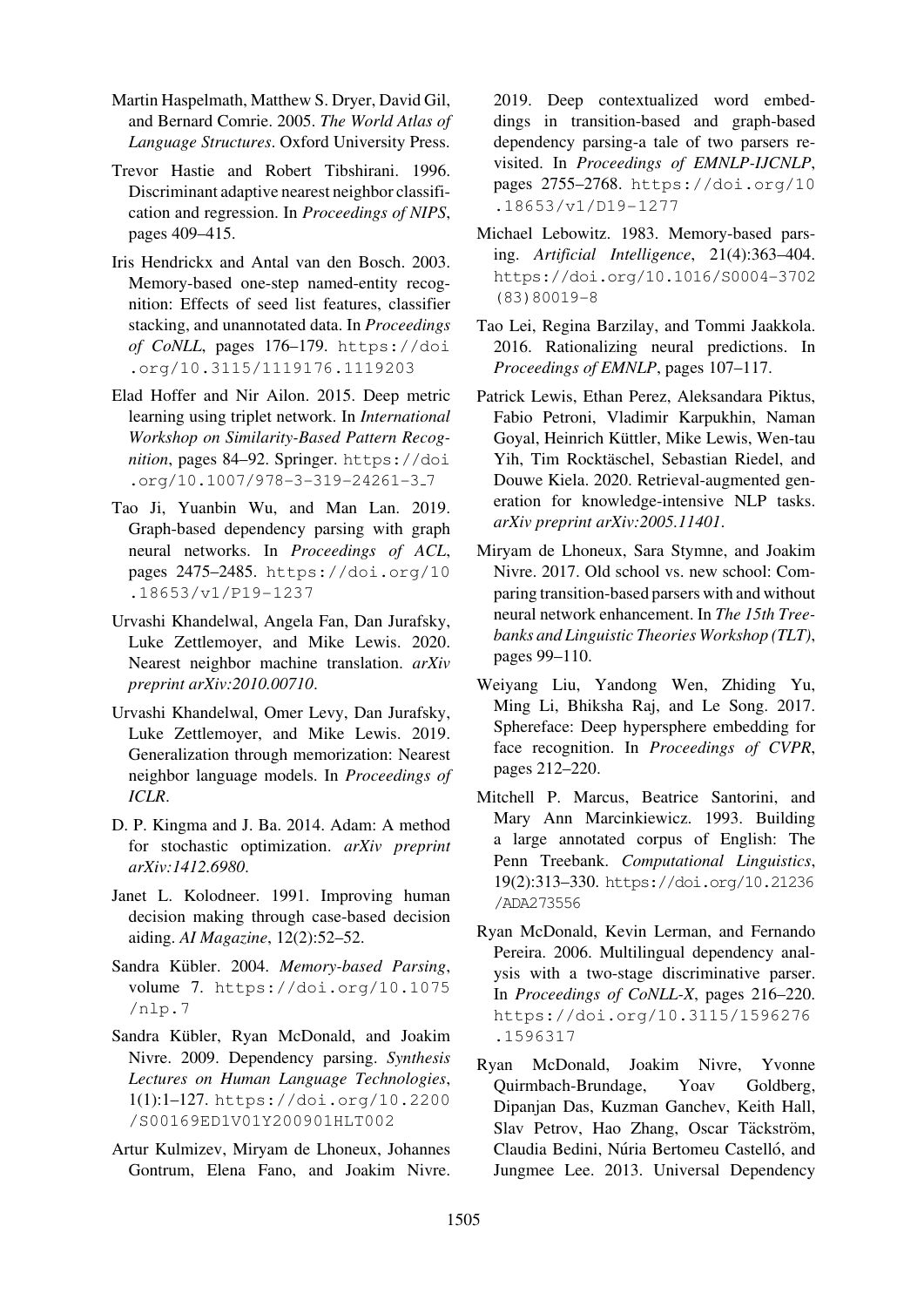annotation for multilingual parsing. In *Proceedings of ACL*, pages 92–97.

- Ryan McDonald, Fernando Pereira, Kiril Ribarov, and Jan Hajič. 2005. Non-projective dependency parsing using spanning tree algorithms. In *Proceedings of HLT-EMNLP*, pages 523–530. https://doi.org/10 .3115/1220575.1220641
- <span id="page-13-8"></span>Makoto Nagao. 1984. *A framework of a mechanical translation bet[ween Japanese and English](https://doi.org/10.3115/1220575.1220641) [by analogy principle](https://doi.org/10.3115/1220575.1220641)*.
- <span id="page-13-11"></span>Maximilian Nickel, Lorenzo Rosasco, and Tomaso Poggio. 2016. Holographic embeddings of knowledge graphs. In *Proceedings of AAAI*, volume 30.
- <span id="page-13-17"></span>Joakim Nivre. 2003. An efficient algorithm for projective dependency parsing. In *Proceedings of the Eighth International Conference on Parsing Technologies*, pages 149–160.
- <span id="page-13-7"></span>Joakim Nivre, Johan Hall, and Jens Nilsson. 2004. Memory-based dependency parsing. In *Proceedings of CoNLL*, pages 49–56.
- <span id="page-13-13"></span>Aaron van den Oord, Yazhe Li, and Oriol Vinyals. 2018. Representation learning with contrastive predictive coding. *arXiv preprint arXiv:1807.03748*.
- <span id="page-13-19"></span><span id="page-13-4"></span>Hiroki Ouchi, Jun Suzuki, Sosuke Kobayashi, Sho Yokoi, Tatsuki Kuribayashi, Ryuto Konno, and Kentaro Inui. 2020. Instance-based learning of span representations: A case study through named entity recognition. In *Proceedings of ACL*, pages 6452–6459. https://doi.org /10.18653/v1/2020.acl-main.575
- Nicolas Papernot and Patrick McDaniel. 2018. Deep k-nearest neighbo[rs: Towards confident,](https://doi.org/10.18653/v1/2020.acl-main.575) [interpretable and robust deep learning.](https://doi.org/10.18653/v1/2020.acl-main.575) *arXiv preprint arXiv:1803.04765*.
- <span id="page-13-2"></span>Razvan Pascanu, Tomas Mikolov, and Yoshua Bengio. 2013. On the difficulty of training recurrent neural networks. In *Proceedings of ICML*, pages 1310–1318.
- <span id="page-13-22"></span>Jeffrey Pennington, Richard Socher, and Christopher Manning. 2014. GloVe: Global vectors for word representation. In *Proceedings of EMNLP*, pages 1532–1543. https://doi .org/10.3115/v1/D14-1162
- <span id="page-13-21"></span><span id="page-13-20"></span><span id="page-13-3"></span>Gregory Plumb, Denali Molitor, and Ameet S. Talwalkar. 2018. Model agn[ostic supervised](https://doi.org/10.3115/v1/D14-1162)

local explanations. In *Proceedings of NIPS*, pages 2515–2524.

- Milos Radovanovic, Alexandros Nanopoulos, and Mirjana Ivanovic. 2010. Hubs in space: Popular nearest neighbors in high-dimensional data. *Journal of Machine Learning Research*, 11(sept):2487–2531.
- <span id="page-13-6"></span><span id="page-13-5"></span>Rajeev Ranjan, Carlos D Castillo, and Rama Chellappa. 2017. L2-constrained softmax loss for discriminative face verification. *arXiv preprint arXiv:1703.09507*.
- <span id="page-13-15"></span>Marco Tulio Ribeiro, Sameer Singh, and Carlos Guestrin. 2016. Why should i trust you?: Explaining the predictions of any classifier. In *Proceedings of KDD*, pages 1135–1144.
- <span id="page-13-1"></span><span id="page-13-0"></span>Erik F. Tjong Kim Sang. 2002. Memory-based shallow parsing. *Journal of Machine Learning Research*, 2:559–594.
- <span id="page-13-9"></span>Remko Scha, Rens Bod, and Khalil Sima'An. 1999. A memory-based model of syntactic analysis: data-oriented parsing. *Journal of Experimental & Theoretical Artificial Intelligence*, 11(3):409–440. https://doi.org /10.1080/095281399146481
- <span id="page-13-10"></span>Dominik Schnitzer, Arthur Flexer, Markus Schedl, and Gerhard Widmer. [2012. Local and global](https://doi.org/10.1080/095281399146481) [scaling reduce hubs in space.](https://doi.org/10.1080/095281399146481) *Journal of Machine Learning Research*, 13(10).
- <span id="page-13-23"></span>R. Short and Keinosuke Fukunaga. 1981. The optimal distance measure for nearest neighbor classification. *IEEE transactions on Information Theory*, 27(5):622–627. https://doi .org/10.1109/TIT.1981.1056403
- <span id="page-13-18"></span><span id="page-13-14"></span>Aaron Smith, Miryam de Lhoneux, Sara Stymne, and Joakim Nivre. 2018. An [investigation of](https://doi.org/10.1109/TIT.1981.1056403) [the interactions between pre-trained word e](https://doi.org/10.1109/TIT.1981.1056403)mbeddings, character models and pos tags in dependency parsing. In *Proceedings of EMNLP*, pages 2711–2720. https://doi.org/10 .18653/v1/D18-1291
- Kihyuk Sohn. 2016. Improved deep metric learning with multi-clas[s n-pair loss objective. In](https://doi.org/10.18653/v1/D18-1291) *[Proceedings of NIPS](https://doi.org/10.18653/v1/D18-1291)*, pages 1857–1865.
- <span id="page-13-16"></span><span id="page-13-12"></span>Eiichiro Sumita and Hitoshi Iida. 1991. Experiments and prospects of example-based machine translation. In *Proceedings of ACL*, pages 185–192.